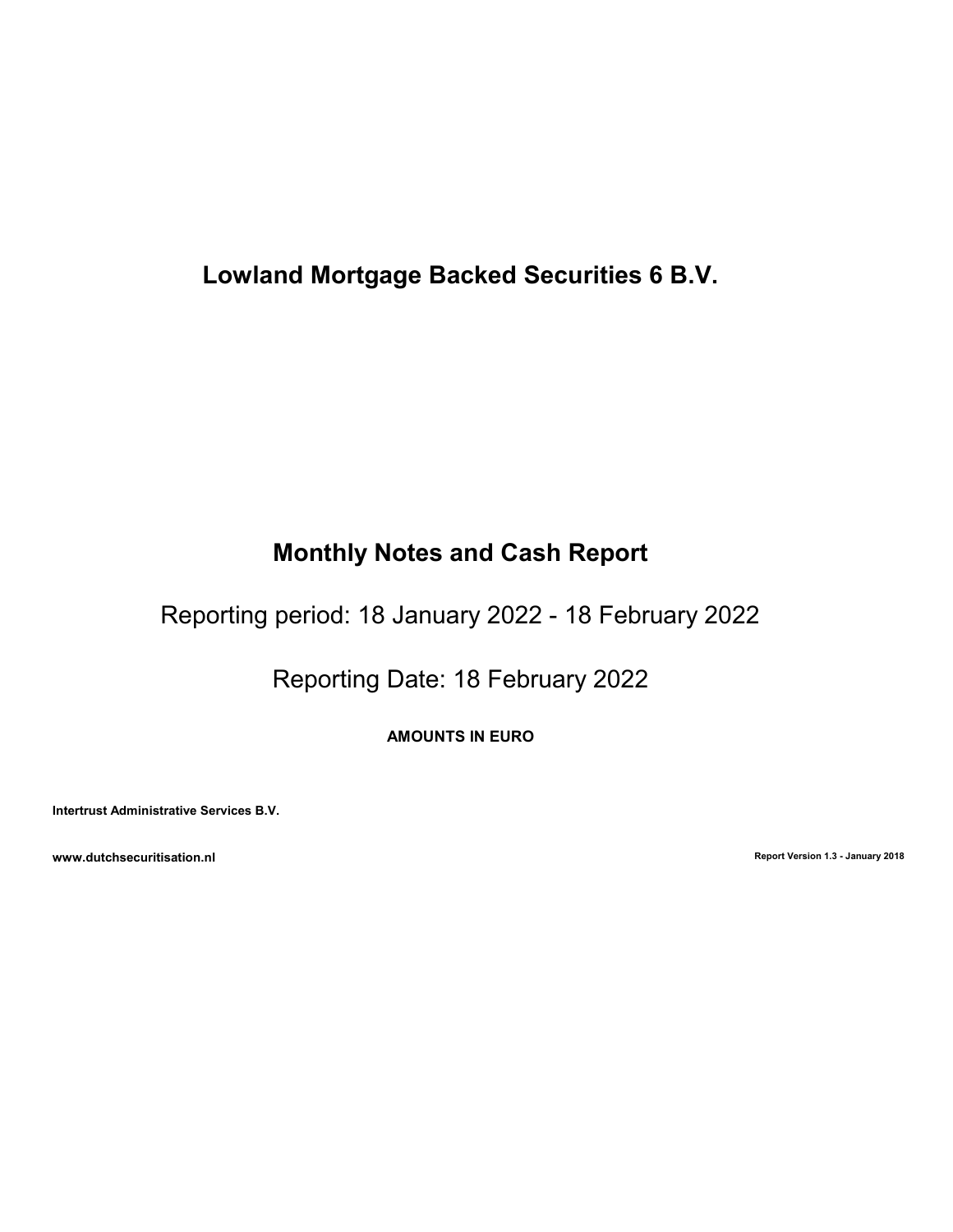## Table of Contents

|                                                   | Page |
|---------------------------------------------------|------|
| <b>Key Dates</b>                                  | 3    |
| <b>Bond Report</b>                                | 4    |
| Revenue Priority of Payments                      | 6    |
| <b>Redemption Priority of Payments</b>            |      |
| <b>Issuer Accounts</b>                            | 9    |
| Additional Information                            | 10   |
| <b>Triggers and Portfolio Limits</b>              | 12   |
| <b>Counterparty Credit Ratings &amp; Triggers</b> | 13   |
| Glossary                                          | 14   |
| <b>Contact Information</b>                        | 17   |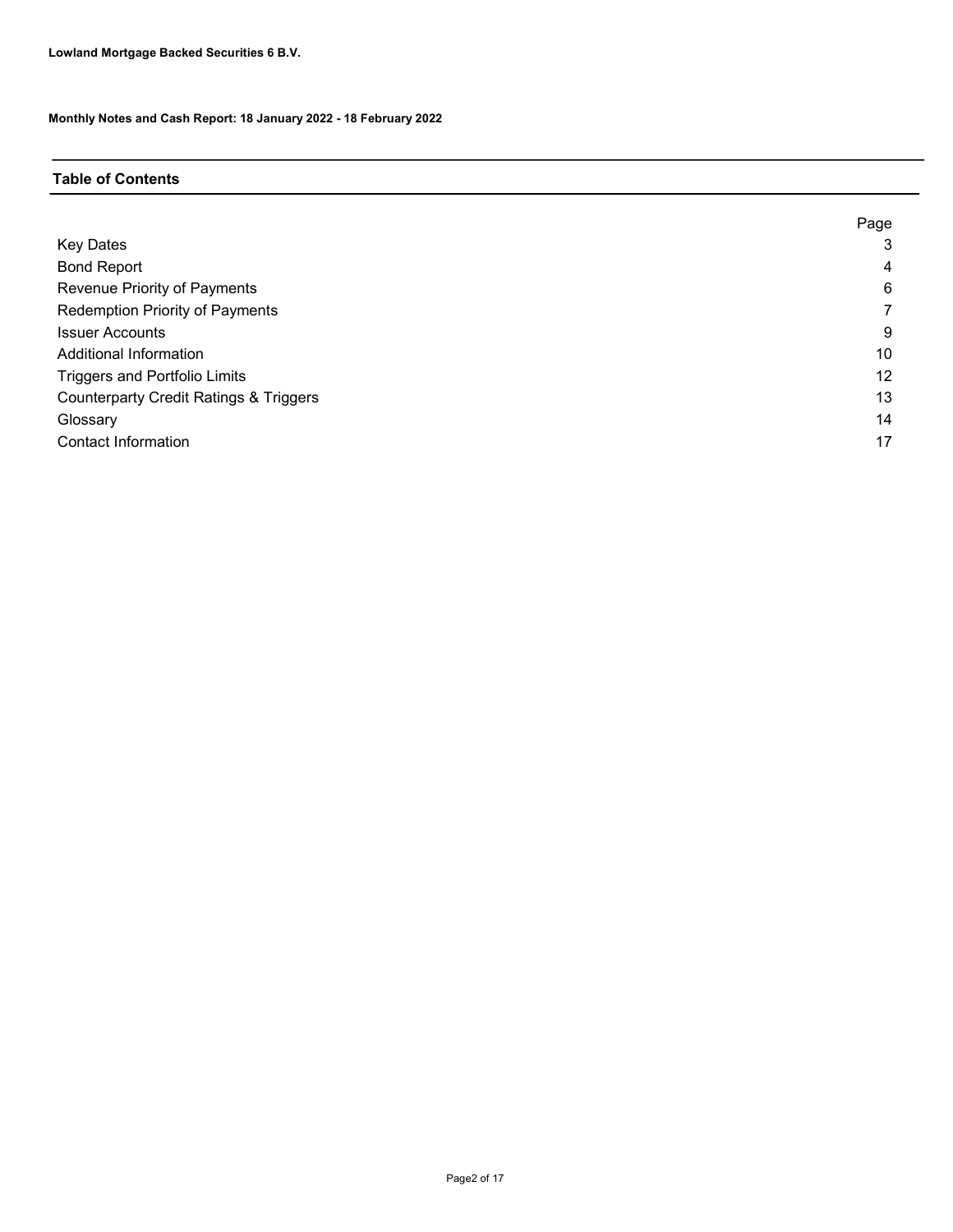## Key Dates

| <b>Note Class</b>                 | Class A1                   | Class A2                   | <b>Class B</b>             | Class C                    | Class D                    | <b>Class E</b>               |
|-----------------------------------|----------------------------|----------------------------|----------------------------|----------------------------|----------------------------|------------------------------|
|                                   |                            |                            |                            |                            |                            |                              |
| <b>Key Dates</b>                  |                            |                            |                            |                            |                            |                              |
| <b>Closing Date</b>               | 22 Oct 2018                | 22 Oct 2018                | 22 Oct 2018                | 22 Oct 2018                | 22 Oct 2018                | 22 Oct 2018                  |
| First Optional Redemption Date    | 18 Oct 2023                | 18 Oct 2023                | 18 Oct 2023                | 18 Oct 2023                | 18 Oct 2023                | 18 Oct 2023                  |
| Step Up Date                      | N/A                        | N/A                        | N/A                        | N/A                        | N/A                        | N/A                          |
| Original Weighted Average Life    | N/A                        | N/A                        | N/A                        | N/A                        | N/A                        | N/A                          |
| (expected)<br>Final Maturity Date | 18 Oct 2055                | 18 Oct 2055                | 18 Oct 2055                | 18 Oct 1955                | 18 Oct 1955                | 18 Oct 1955                  |
|                                   |                            |                            |                            |                            |                            |                              |
| Portfolio Date                    | 31 Jan 2022                | 31 Jan 2022                | 31 Jan 2022                | 31 Jan 2022                | 31 Jan 2022                | 31 Jan 2022                  |
| Determination Date                | 16 Feb 2022                | 16 Feb 2022                | 16 Feb 2022                | 16 Feb 2022                | 16 Feb 2022                | 16 Feb 2022                  |
| Interest Payment Date             | 18 Feb 2022                | 18 Feb 2022                | N/A                        | N/A                        | N/A                        | N/A                          |
| Principal Payment Date            | 18 Feb 2022                | 18 Feb 2022                | 18 Feb 2022                | 18 Feb 2022                | 18 Feb 2022                | 18 Feb 2022                  |
| <b>Current Reporting Period</b>   | 18 Jan 2022                | 18 Jan 2022 -              | 18 Jan 2022 -              | 18 Jan 2022                | 18 Jan 2022 -              | 18 Jan 2022                  |
| <b>Previous Reporting Period</b>  | 18 Feb 2022<br>20 Dec 2021 | 18 Feb 2022<br>20 Dec 2021 | 18 Feb 2022<br>20 Dec 2021 | 18 Feb 2022<br>20 Dec 2021 | 18 Feb 2022<br>20 Dec 2021 | 18 Feb 2022<br>20 Dec 2021 - |
|                                   | 18 Jan 2022                | 18 Jan 2022                | 18 Jan 2022                | 18 Jan 2022                | 18 Jan 2022                | 18 Jan 2022                  |
| Accrual Start Date                | 18 Jan 2022                | 18 Jan 2022                | N/A                        | N/A                        | N/A                        | N/A                          |
|                                   |                            |                            |                            |                            |                            |                              |
| Accrual End Date                  | 18 Feb 2022                | 18 Feb 2022                | N/A                        | N/A                        | N/A                        | N/A                          |
| Accrual Period (in days)          | 31                         | 30                         | N/A                        | N/A                        | N/A                        | N/A                          |
| Fixing Date Reference Rate        | 14 Jan 2022                | N/A                        | N/A                        | N/A                        | N/A                        | N/A                          |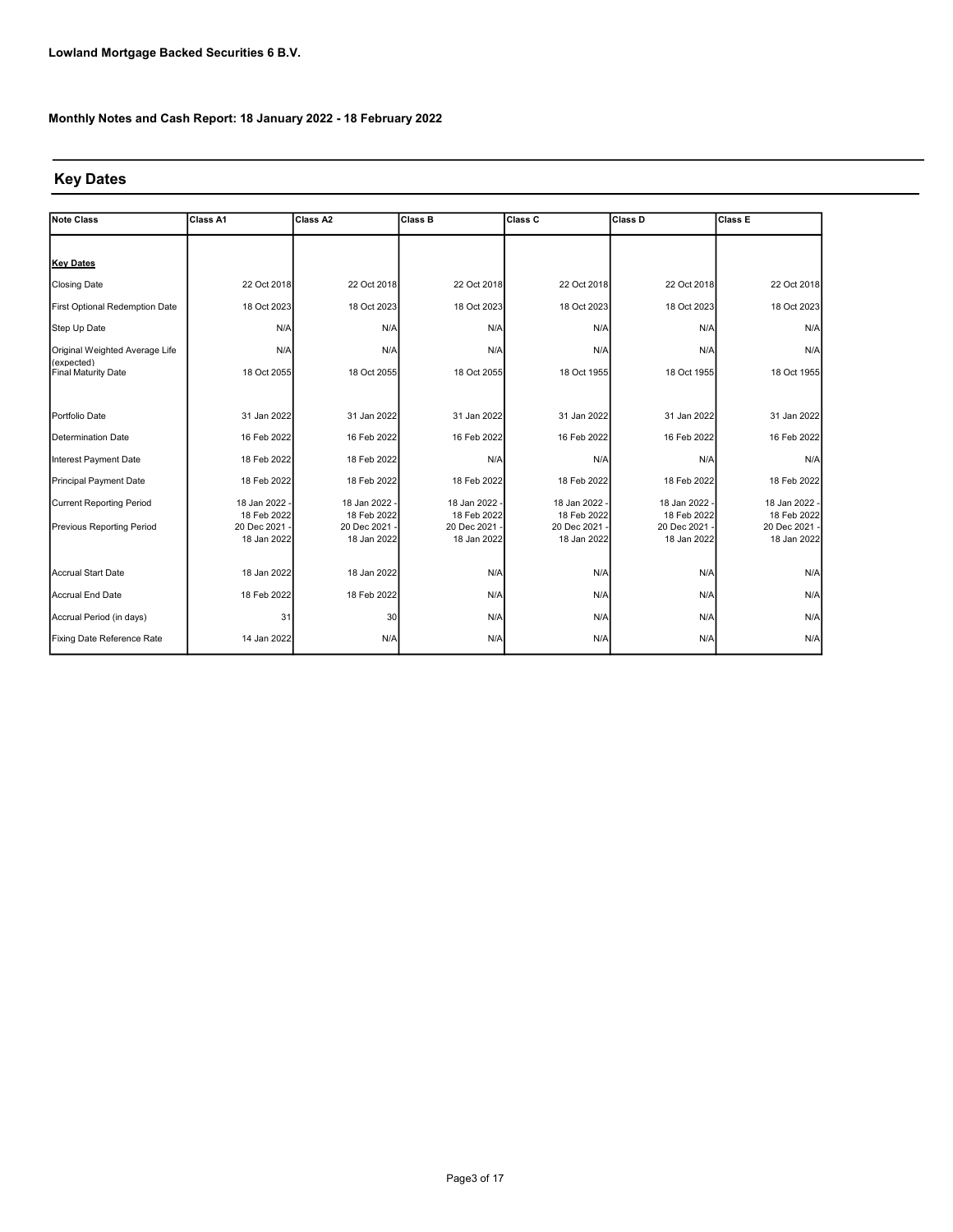## Bond Report

| <b>Note Class</b>                                                          | Class A1                                    | Class A2                                    | Class B                                     | Class C                                     | Class D                                     | Class E                                      |
|----------------------------------------------------------------------------|---------------------------------------------|---------------------------------------------|---------------------------------------------|---------------------------------------------|---------------------------------------------|----------------------------------------------|
|                                                                            |                                             |                                             |                                             |                                             |                                             |                                              |
| <b>General information</b>                                                 |                                             |                                             |                                             |                                             |                                             |                                              |
| Issuer                                                                     | Lowland Mortgage<br>Backed Securities 6 B.V | Lowland Mortgage<br>Backed Securities 6 B.V | Lowland Mortgage<br>Backed Securities 6 B.V | Lowland Mortgage<br>Backed Securities 6 B.V | Lowland Mortgage<br>Backed Securities 6 B.V | Lowland Mortgage<br>Backed Securities 6 B.V. |
| Legal Entity Identifier (LEI)                                              | 724500QX447Z5BL66C79                        | 724500QX447Z5BL66C79                        | 724500QX447Z5BL66C79                        | 724500QX447Z5BL66C79                        | 724500QX447Z5BL66C79                        | 724500QX447Z5BL66C79                         |
| <b>ISIN Code</b>                                                           | XS1895557848                                | XS1895558143                                | XS1895559034                                | XS1895559620                                | XS1895559893                                | XS1895560040                                 |
| Common code                                                                | 189555784                                   | 189555814                                   | 189555903                                   | 189555962                                   | 189555989                                   | 189556004                                    |
| Security code                                                              |                                             |                                             |                                             |                                             |                                             |                                              |
| Stock Exchange Listing(s)                                                  | Euronext Exchange                           | Euronext Exchange                           | Euronext Exchange                           | Euronext Exchange                           | Euronext Exchange                           | Euronext Exchange                            |
| Currency                                                                   | <b>EUR</b>                                  | <b>EUR</b>                                  | <b>EUR</b>                                  | <b>EUR</b>                                  | <b>EUR</b>                                  | <b>EUR</b>                                   |
| Applicable exchange rate                                                   | Not Applicable                              | Not Applicable                              | Not Applicable                              | Not Applicable                              | Not Applicable                              | Not Applicable                               |
| Number of Notes                                                            | 499                                         | 22751                                       | 625                                         | 450                                         | 400                                         | 275                                          |
| Bond structure                                                             | Soft Bullet                                 | Soft Bullet                                 | Soft Bullet                                 | Soft Bullet                                 | Soft Bullet                                 | Soft Bullet                                  |
| Mortgage backed (yes / no)                                                 | Yes                                         | Yes                                         | Yes                                         | Yes                                         | Yes                                         | Yes                                          |
| Original Credit Rating(s)<br>(S&P/Moody's/Fitch/DBRS)                      | - / Aaa (sf) / AAA (sf) / -                 | - / Aaa (sf) / AAA (sf) / -                 | - / Aa3 (sf) / AAA (sf) / -                 | $-$ / A2 (sf) / AA+ (sf) / -                | $-$ / Baa2 (sf) / A+ (sf) / -               | $-$ / n.r. (sf) / BB+ (sf) / -               |
| Current Credit Rating(s)<br>(S&P/Moody's/Fitch/DBRS)<br>Credit enhancement | - / Aaa (sf) / AAA (sf) / -                 | - / Aaa (sf) / AAA (sf) / -                 | $-$ / Aa3 (sf) / AAA (sf) / -               | - / A2 (sf) / AAA (sf) / -                  | - / Baa2 (sf) / AA (sf) / -                 | $-$ / n.r. (sf) / BBB (sf) / -               |
| -Through reserve fund                                                      | 0.00                                        | 0.00                                        | 0.00                                        | 0.00                                        | 0.00                                        | 0.00                                         |
| -Through subordination                                                     | 2,450,100,000.00                            | 175,000,000.00                              | 112,500,000.00                              | 67,500,000.00                               | 27,500,000.00                               | 0.00                                         |
| Total                                                                      | 2,450,100,000.00                            | 175,000,000.00                              | 112,500,000.00                              | 67,500,000.00                               | 27,500,000.00                               | 0.00                                         |
| Liquidity support                                                          |                                             |                                             |                                             |                                             |                                             |                                              |
| -Through cash advance facility                                             | 34,875,000.00                               | 34,875,000.00                               | N/A                                         | N/A                                         | N/A                                         | N/A                                          |
| -Through reserve fund                                                      | 0.00                                        | 0.00                                        | N/A                                         | N/A                                         | N/A                                         | N/A                                          |
| Total                                                                      | 34,875,000.00                               | 34,875,000.00                               | N/A                                         | N/A                                         | N/A                                         | N/A                                          |
|                                                                            |                                             |                                             |                                             |                                             |                                             |                                              |

Transaction compliant with retention requirements\*

Yes \*

| Percentage retained at Closing       | 100.00%  | 100.00%  | 100.00% | 100.00% | 100.00% | 100.00% |
|--------------------------------------|----------|----------|---------|---------|---------|---------|
| Date<br>Percentage placed at Closing | $0.00\%$ | $0.00\%$ | 0.00%   | 0.00%   | 0.00%   | 0.00%   |
| Date (privately and/or publicly)     |          |          |         |         |         |         |
| <b>Total</b>                         | 100.00%  | 100.00%  | 100.00% | 100.00% | 100.00% | 100.00% |
|                                      |          |          |         |         |         |         |
| Percentage retained at Reporting     | 100.00%  | 100.00%  | 100.00% | 100.00% | 100.00% | 100.00% |
| Date                                 |          |          |         |         |         |         |
| Percentage placed at Reporting       | $0.00\%$ | $0.00\%$ | 0.00%   | 0.00%   | 0.00%   | 0.00%   |
| Date (privately and/or publicly)     |          |          |         |         |         |         |
| Total                                | 100.00%  | 100.00%  | 100.00% | 100.00% | 100.00% | 100.00% |
|                                      |          |          |         |         |         |         |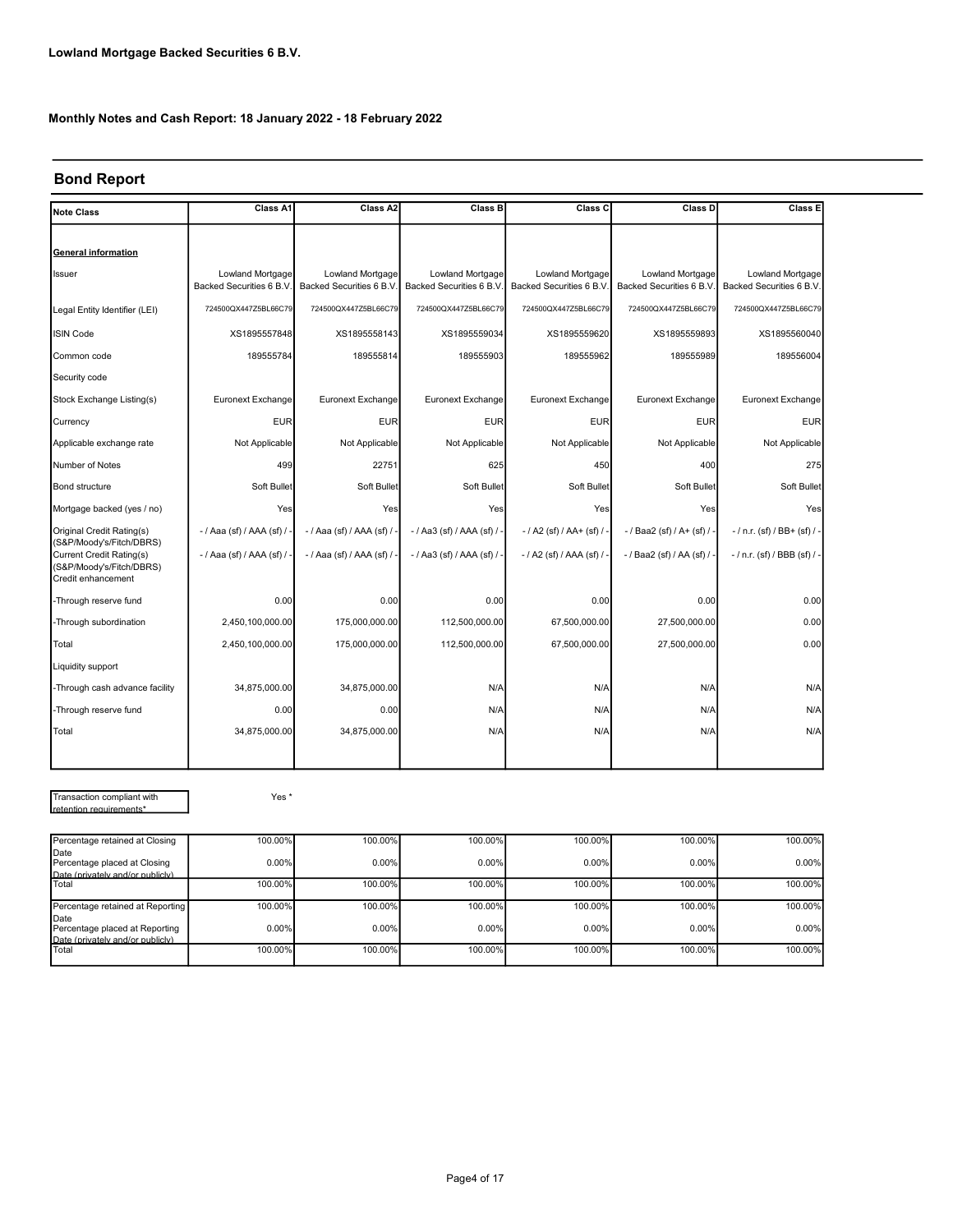## Bond Report (2)

| <b>Note Class</b>                                  | Class A1      | Class A2         | <b>Class B</b> | Class C       | Class D       | Class E       |
|----------------------------------------------------|---------------|------------------|----------------|---------------|---------------|---------------|
|                                                    |               |                  |                |               |               |               |
| <b>Principal information</b>                       |               |                  |                |               |               |               |
| Original Principal Balance                         | 49,900,000.00 | 2,275,100,000.00 | 62,500,000.00  | 45,000,000.00 | 40,000,000.00 | 27,500,000.00 |
| Principal Balance before                           | 49,900,000.00 | 2,275,100,000.00 | 62,500,000.00  | 45,000,000.00 | 40,000,000.00 | 27,500,000.00 |
| Payment<br><b>Total Principal Payments</b>         | 0.00          | 0.00             | 0.00           | 0.00          | 0.00          | 0.00          |
| Principal Balance after Payment                    | 49,900,000.00 | 2,275,100,000.00 | 62,500,000.00  | 45,000,000.00 | 40,000,000.00 | 27,500,000.00 |
| Principal Balance per Note                         | 100,000.00    | 100,000.00       | 100,000.00     | 100,000.00    | 100,000.00    | 100,000.00    |
| before Payment<br><b>Previous Factor</b>           | 1.00000       | 1.00000          | 1.00000        | 1.00000       | 1.00000       | 1.00000       |
| Principal Payments per Note                        | 0.00          | 0.00             | 0.00           | 0.00          | 0.00          | 0.00          |
| Balance after Payment per Note                     | 100,000.00    | 100,000.00       | 100,000.00     | 100,000.00    | 100,000.00    | 100,000.00    |
| <b>Current Factor</b>                              | 1.00000       | 1.00000          | 1.00000        | 1.00000       | 1.00000       | 1.00000       |
|                                                    |               |                  |                |               |               |               |
| <b>Principal Deficiency Ledger</b>                 |               |                  |                |               |               |               |
| PDL Balance Previous Interest                      | 0.00          | 0.00             | 0.00           | 0.00          | 0.00          | 0.00          |
| Payment Date<br>Additions to PDL in current        | 0.00          | 0.00             | 0.00           | 0.00          | 0.00          | 0.00          |
| reporting period<br>Releases from PDL in current   | 0.00          | 0.00             | 0.00           | 0.00          | 0.00          | 0.00          |
| reporting period<br>PDL Balance Current Interest   | 0.00          | 0.00             | 0.00           | 0.00          | 0.00          | 0.00          |
| <b>Payment Date</b><br>Cumulative Additions to PDL | 0.00          | 0.00             | 0.00           | 0.00          | 0.00          | 328,702.56    |
| Cumulative Releases from PDL                       | 0.00          | 0.00             | 0.00           | 0.00          | 0.00          | 328,702.56    |
|                                                    |               |                  |                |               |               |               |
| Interest information                               |               |                  |                |               |               |               |
| <b>Accrual Start Date</b>                          | 18 Jan 22     | 18 Jan 22        | N/A            | N/A           | N/A           | N/A           |
| Accrual End Date                                   | 18 Feb 22     | 18 Feb 22        | N/A            | N/A           | N/A           | N/A           |
| Accrual Period (in days)                           | 31            | 30               | N/A            | N/A           | N/A           | N/A           |
| Fixing Date Reference Rate                         | 14 Jan 22     | N/A              | N/A            | N/A           | N/A           | N/A           |
| Reference Rate                                     | Euribor_1M    | N/A              | N/A            | N/A           | N/A           | N/A           |
| Coupon Reference Rate (in %)                       | $-0.565$      | N/A              | N/A            | N/A           | N/A           | N/A           |
| Margin (in bps)                                    | 50.00         | N/A              | N/A            | N/A           | N/A           | N/A           |
| Step Up Margin (in bps)                            | N/A           | N/A              | N/A            | N/A           | N/A           | N/A           |
| Current Coupon (in bps)                            | 0.000         | 100.000          | N/A            | N/A           | N/A           | N/A           |
| Day Count Convention                               | act/360       | fixed 30/360     | N/A            | N/A           | N/A           | N/A           |
| <b>Total Interest Payments</b>                     | 0.00          | 1,895,840.83     | N/A            | N/A           | N/A           | N/A           |
| Interest Payments Per Note                         | 0.00          | 83.33            | N/A            | N/A           | N/A           | N/A           |
| Scheduled Interest Payment                         | 0.00          | 1,895,840.83     | N/A            | N/A           | N/A           | N/A           |
| Current Interest Shortfall                         | 0.00          | 0.00             | N/A            | N/A           | N/A           | N/A           |
| Cumulative Interest Shortfall                      | 0.00          | 0.00             | N/A            | N/A           | N/A           | N/A           |
|                                                    |               |                  |                |               |               |               |
| Total Principal + Interest<br>Payments             | 0.00          | 1,895,840.83     | 0.00           | 0.00          | 0.00          | 0.00          |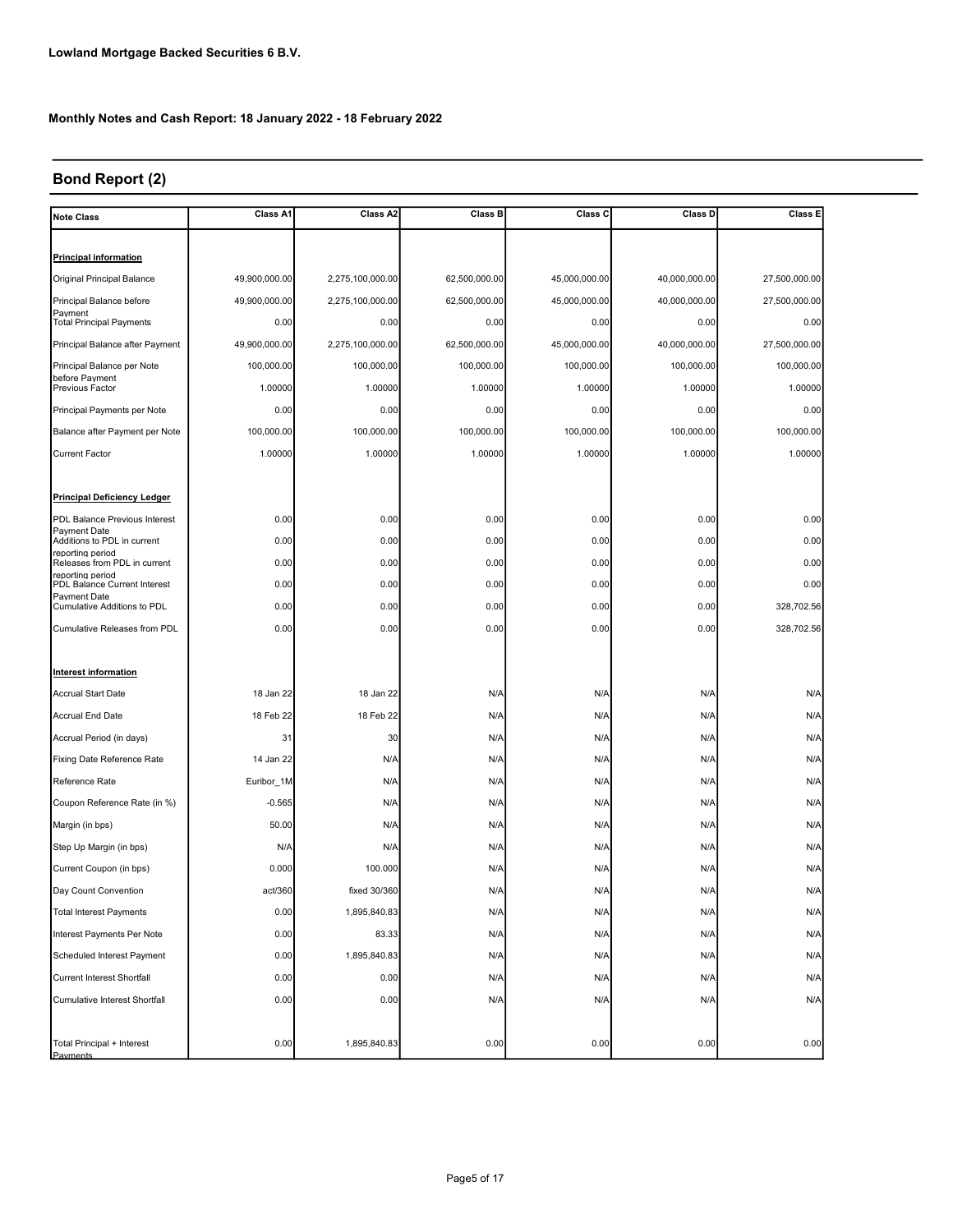## Revenue Priority of Payments

|                                                                                                                                                                                                                                                                                                               | <b>Previous Period</b> | <b>Current Period</b> |
|---------------------------------------------------------------------------------------------------------------------------------------------------------------------------------------------------------------------------------------------------------------------------------------------------------------|------------------------|-----------------------|
| <b>Available Revenue Funds</b>                                                                                                                                                                                                                                                                                |                        |                       |
| (i) as interest on the Mortgage Receivables less, with respect to each Savings Mortgage Receivable;                                                                                                                                                                                                           | 4.538.981.36           | 4,522,575.95          |
| (ii) as interest accrued on the Issuer Collection Account excl. the Financial Cash Collateral Ledger;                                                                                                                                                                                                         | $-12,701.15$           | $-11,229.81$          |
| (iii) as prepayment penalties under the Mortgage Receivables;                                                                                                                                                                                                                                                 | 1,118,854.21           | 571,102.75            |
| (iv) as Net Foreclosure Proceeds on any Mortgage Receivables to the extent such proceeds do not relate to principal;                                                                                                                                                                                          | 0.00                   | 0.00                  |
| (v) amounts to be drawn from the Issuer Collection Account and/or the Custody Cash Account equal to any Set-Off                                                                                                                                                                                               | 0.00                   | 0.00                  |
| Amount and Commingling Amount and/or the proceeds of Securities;<br>(vi) as amounts received in connection with a repurchase of Mortgage Receivables;                                                                                                                                                         | 107,384.73             | 61,872.84             |
| (vii) as amounts received in connection with a sale of Mortgage Receivables;                                                                                                                                                                                                                                  | 0.00                   | 0.00                  |
| (viii) as amounts received as post-foreclosure proceeds on the Mortgage Receivables;                                                                                                                                                                                                                          | 0.00                   | 0.00                  |
| (ix) as amounts to be drawn under the Cash Advance Facility (other than Cash Advance Facility Stand-by Drawings);                                                                                                                                                                                             | 0.00                   | 0.00                  |
| (x) as amounts deducted from the Available Principal Funds on such Notes Payment Date as Interest Shortfall;                                                                                                                                                                                                  | 0.00                   | 0.00                  |
| (xi) as amounts to be drawn from the Issuer Collection Account with a corresponding debit to the Interest                                                                                                                                                                                                     | 0.00                   | 0.00                  |
| Reconciliation Ledger; and<br>(xii) any amounts standing to the credit of the Issuer Collection Account and the Custody Cash Account, after all                                                                                                                                                               | 0.00                   | 0.00                  |
| payment obligations of the Issuer under the Transaction Documents, other than towards payment of any Deferred<br>Less; (xiii) on the first Payment Date of each calendar year a minimum of 2,500,-;<br>-/-                                                                                                    | 2,500.00               | 0.00                  |
| Less: (xiv) any amount to be credited to the Interest Reconciliation Ledger on the immediately succeeding Payment<br>$-/-$<br>Date.                                                                                                                                                                           | 0.00                   | 0.00                  |
| <b>Total Available Revenue Funds</b>                                                                                                                                                                                                                                                                          | 5,750,019.15           | 5,144,321.73          |
| <b>Revenue Priority of Payments</b>                                                                                                                                                                                                                                                                           |                        |                       |
| (a) first, in or towards satisfaction, fees or other remuneration due and payable to the Directors and Security Trustee;                                                                                                                                                                                      | 0.00                   | 10,742.34             |
| (b) second, in or towards satisfaction of an administration fee and all costs and expenses due and payable to the Pool<br>Servicers and the Issuer Administrator;<br>(c) third, in or towards satisfaction of, any amounts due and payable to (i) third parties, the Credit Rating Agencies,                  | 274,030.39             | 292,937.42            |
| anv legal advisor. auditor and accountant. (ii) the Paving and the Reference Agent.<br>(iii) the CAF Commitment Fee and (iv) to the Issuer Account Bank;                                                                                                                                                      | 3,945.67               | 4,140.15              |
| (d) fourth, in or towards satisfaction of (i) any amounts due to the Cash Advance Facility Provider other than the Cash<br>Advance Facilitv Commitment Fee and (ii) a Cash Advance Facilitv Stand-bv Drawing:<br>(e) fifth, in or towards satisfaction, all amounts of interest due but unpaid in respect of: | 0.00                   | 0.00                  |
| - the Senior Class A1 Notes and                                                                                                                                                                                                                                                                               | 0.00                   | 0.00                  |
| - the Senior Class A2 Notes;                                                                                                                                                                                                                                                                                  | 1,895,840.83           | 1,895,840.83          |
| (f) sixth, in or towards satisfaction of sums to be credited to the Class A Principal Deficiency Leger;                                                                                                                                                                                                       | 0.00                   | 0.00                  |
| (g) seventh, in or towards satisfaction of sums to be credited to the Class B Principal Deficiency Ledger:                                                                                                                                                                                                    | 0.00                   | 0.00                  |
| (h) eighth, in or towards satisfaction of sums to be credited to the Class C Principal Deficiency Ledger;                                                                                                                                                                                                     | 0.00                   | 0.00                  |
| (i) ninth, in or towards satisfaction of sums to be credited to the Class D Principal Deficiency Ledger;                                                                                                                                                                                                      | 0.00                   | 0.00                  |
| (i) tenth, in or towards satisfaction of sums to be credited to the Class E Principal Deficiency Ledger;                                                                                                                                                                                                      | 0.00                   | 0.00                  |
| (k) eleventh, in or towards satisfaction of gross-up amounts or additional amounts due, if any, to the Cash Advance                                                                                                                                                                                           | 0.00                   | 0.00                  |
| Facility Provider; and<br>(I) twelfth, in or towards satisfaction of a Deferred Purchase Price Instalment to the Sellers.                                                                                                                                                                                     | 3,576,202.26           | 2,940,660.99          |
| <b>Total Revenue Priority of Payments</b>                                                                                                                                                                                                                                                                     | 5,750,019.15           | 5, 144, 321. 73       |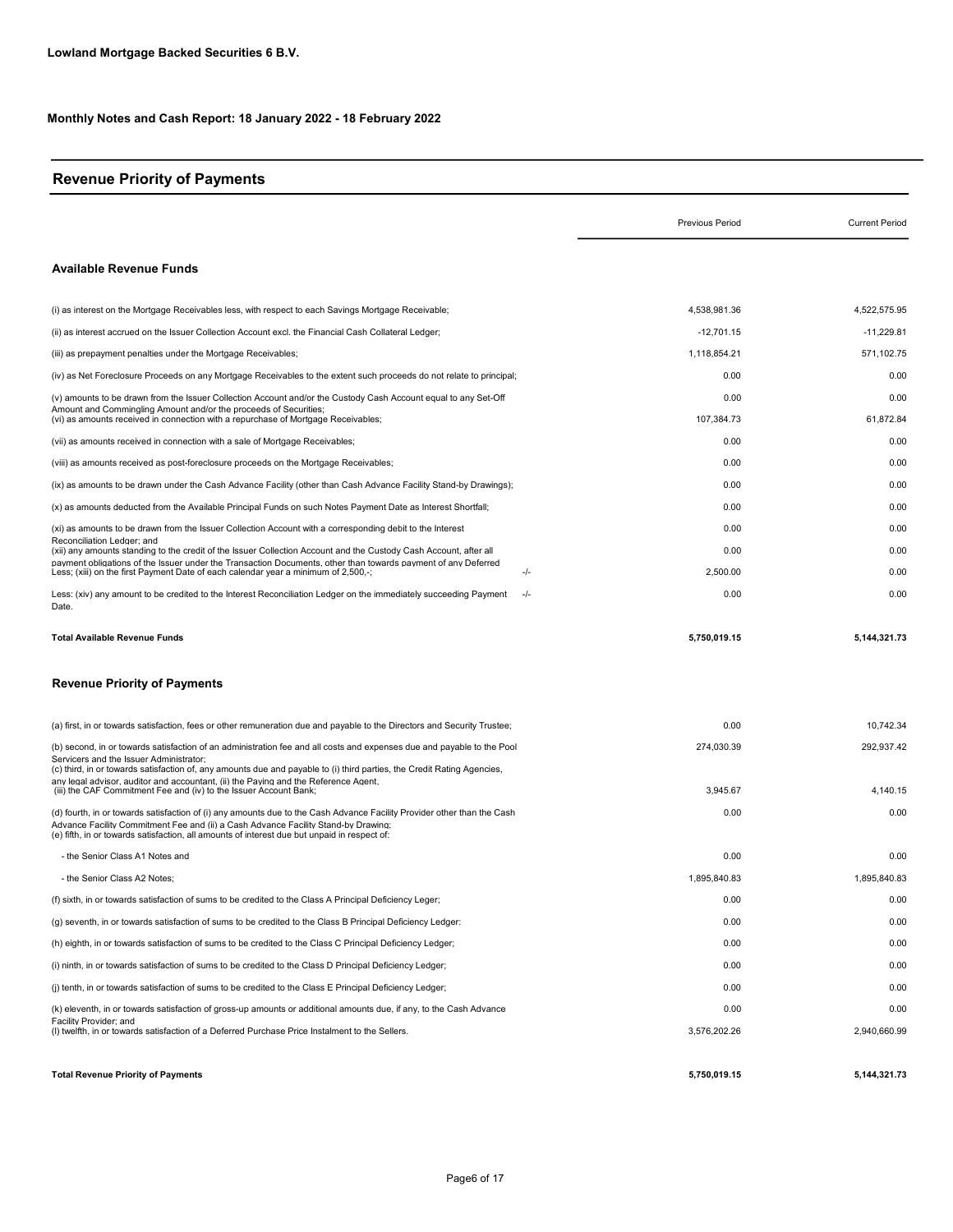## Redemption Priority of Payments

|                                                                                                                                                           |       | <b>Previous Period</b> | <b>Current Period</b> |
|-----------------------------------------------------------------------------------------------------------------------------------------------------------|-------|------------------------|-----------------------|
| <b>Floating Rate Available Principal Funds</b>                                                                                                            |       |                        |                       |
| (i) as repayment and prepayment of principal under the Floating Rate Mortgage Receivables;                                                                |       | 1,099,325.14           | 515,285.13            |
| (ii) as partial repayment and prepayment of principal under the Floating Rate Mortgage Receivables;                                                       |       | 13,835.14              | 13,846.33             |
| (iii) as Net Foreclosure Proceeds on any Floating Rate Mortgage Receivable to the extent such proceeds relate to                                          |       | 0.00                   | 0.00                  |
| principal:<br>(iv) as amounts received in connection with a repurchase of Floating Rate Mortgage Receivables;                                             |       | 0.00                   | 0.00                  |
| (v) as amounts received in connection with a sale of Floating Rate Mortgage Receivables;                                                                  |       | 0.00                   | 0.00                  |
| (vi) as the Floating Rate Fraction of the amounts to be credited to the Principal Deficiency Ledger;                                                      |       | 0.00                   | 0.00                  |
| (vii) as Participation Increase and as amounts to be received as Initial Participation;                                                                   |       | 3,496.40               | 3,501.30              |
| (viii) as amounts received from the Construction Deposit Account by means of set-off with the Floating Rate Mortgage                                      |       | 0.00                   | 0.00                  |
| Receivables;<br>(ix) as an amount equal to the part of the Reserved Amount equal to the balance standing to the credit of the Floating                    |       | 10.45                  | 10.87                 |
| Rate Purchase Ledger; and<br>(x) as the Floating Rate Fraction of any amount to be drawn from the Principal Reconciliation Ledger.                        |       | 0.00                   | 0.00                  |
| Less: (xi) the Floating Rate Fraction of any Interest Shortfall;                                                                                          | $-/-$ | 0.00                   | 0.00                  |
| Less: (xii) the Floating Rate Fraction of any amount to be credited to the Principal Reconciliation Ledger;                                               | -/-   | 0.00                   | 0.00                  |
| Less: (xiii) the Initial Purchase Price of any Floating Rate Further Advance Receivables and                                                              | -/-   | 57,540.90              | 0.00                  |
| Less: (xiv) such part of the Reserved Amount to be credited to the Floating Rate Purchase Ledger on the immediately -/-<br>succeeding Notes Payment Date. |       | 1,059,126.23           | 532,643.63            |
| <b>Total Floating Rate Available Principal Funds</b>                                                                                                      |       | 0.00                   | 0.00                  |
| <b>Fixed Rate Available Principal Funds</b>                                                                                                               |       |                        |                       |
| (i) as repayment and prepayment of principal under the Fixed Rate Mortgage Receivables;                                                                   |       | 30, 363, 510. 34       | 22,241,571.47         |
| (ii) as partial repayment and prepayment of principal under the Fixed Rate Mortgage Receivables;                                                          |       | 4,167,390.60           | 4,179,966.92          |
| (iii) as Net Foreclosure Proceeds on any Fixed Rate Mortgage Receivable to the extent such proceeds relate to                                             |       | 0.00                   | 0.00                  |
| principal:<br>(iv) as amounts received in connection with a repurchase of Fixed Rate Mortgage Receivables;                                                |       | 3,979,950.91           | 176,230.47            |
| (v) as amounts received in connection with a sale of Fixed Rate Mortgage Receivables;                                                                     |       | 0.00                   | 0.00                  |
| (vi) as the Fixed Rate Fraction of amounts to be credited to the Principal Deficiency Ledger;                                                             |       | 0.00                   | 0.00                  |
| (vii) as Participation Increase and as amounts to be received as Initial Participation                                                                    |       | 443,845.46             | 444,608.42            |
| (viii) as amounts received from the Construction Deposit Account by means of set-off with the Fixed Rate Mortgage                                         |       | 0.00                   | 0.00                  |
| Receivables;<br>(ix) as an amount equal to the part of the Reserved Amount equal to the balance standing to the credit of the Fixed                       |       | 476.61                 | 495.73                |
| Rate Purchase Ledger; and<br>(x) as the Fixed Rate Fraction of any amount to be drawn from the Principal Reconciliation Ledger.                           |       | 0.00                   | 0.00                  |
| Less: (xi) the Fixed Rate Fraction of any Interest Shortfall;                                                                                             | -/-   | 0.00                   | 0.00                  |
| Less: (xii) the Fixed Rate Fraction of any amount to be credited to the Principal Reconciliation Ledger.                                                  | -/-   | 0.00                   | 0.00                  |
| Less: (xiii) the Initial Purchase Price of any Fixed Rate Further Advance Receivables.                                                                    | $-/-$ | 40,013,793.55          | 27,575,218.34         |
| Less: (xiv) such part of the Reserved Amount to be credited to the Fixed Rate Purchase Ledger on the immediately<br>succeeding Notes Payment Date.        | $-/-$ | $-1,058,619.63$        | $-532.345.33$         |
| <b>Total Fixed Rate Available Principal Funds</b>                                                                                                         |       | 0.00                   | 0.00                  |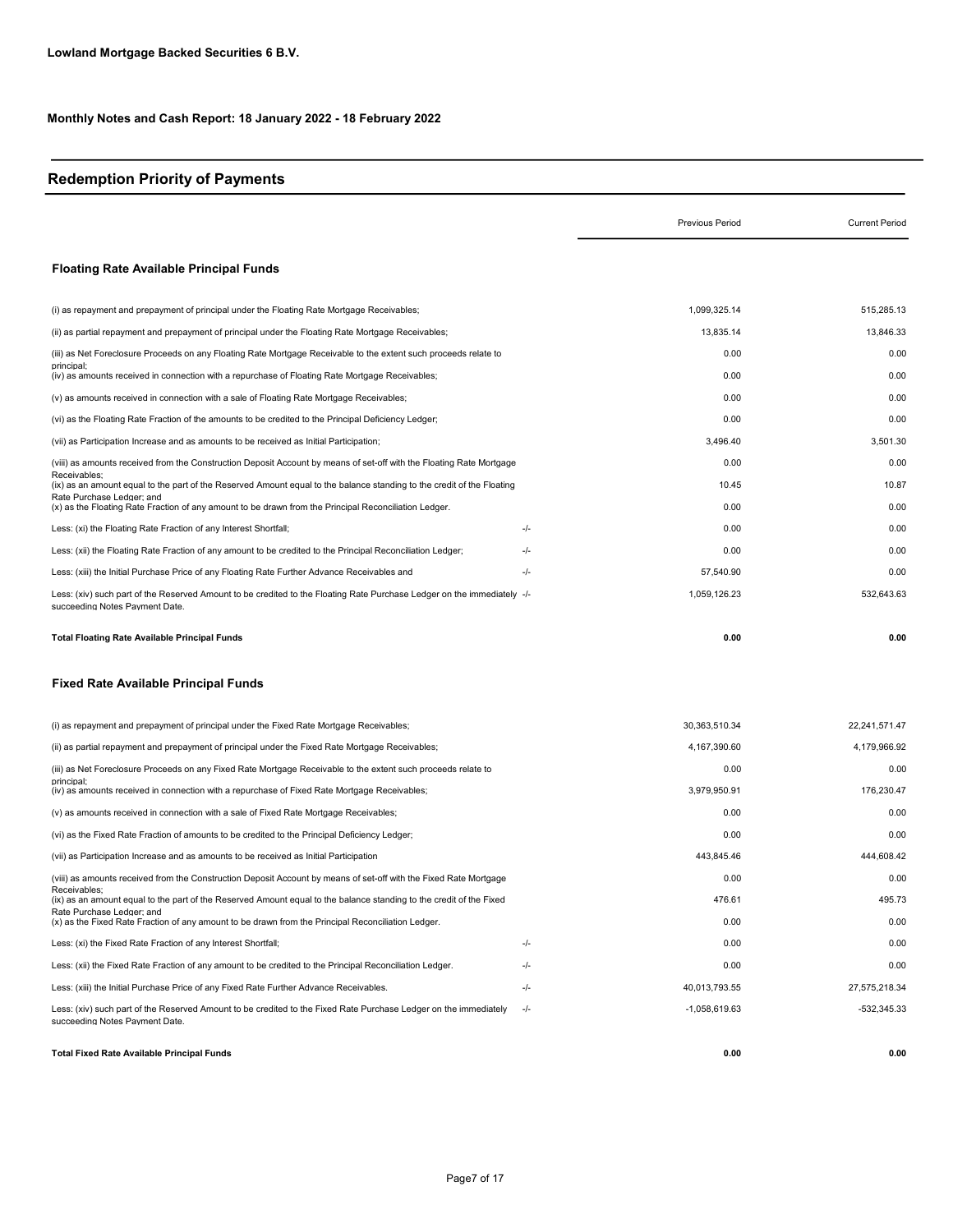## Redemption Priority of Payments

| <b>Total Redemption Priority of Payments</b>                                                                            | 0.00 | 0.00 |
|-------------------------------------------------------------------------------------------------------------------------|------|------|
|                                                                                                                         |      |      |
| (e) fifth, in or towards satisfaction of principal amounts due under the Subordinated Class E Notes; and                | 0.00 | 0.00 |
| (d) fourth, in or towards satisfaction of principal amounts due under the Junior Class D Notes;                         | 0.00 | 0.00 |
| (c) third, in or towards satisfaction of principal amounts due under the Mezzanine Class C Notes;                       | 0.00 | 0.00 |
| (b) second, in or towards satisfaction of principal amounts due under the Mezzanine Class B Notes;                      | 0.00 | 0.00 |
| Class A2 Notes:<br>thereafter, in or towards satisfaction of principal amounts due under the Senior Class A1 Notes;     | 0.00 | 0.00 |
| (a) first, (ii) the Fixed Rate Redemption Available Amount will be applied for principal amounts due under the Senior   | 0.00 | 0.00 |
| Class A1 Notes:<br>thereafter, in or towards satisfaction of principal amounts due under the Senior Class A2 Notes;     | 0.00 | 0.00 |
| (a) first, (i) the Floating Rate Redemption Available Amount will be applied for principal amounts due under the Senior | 0.00 | 0.00 |
|                                                                                                                         |      |      |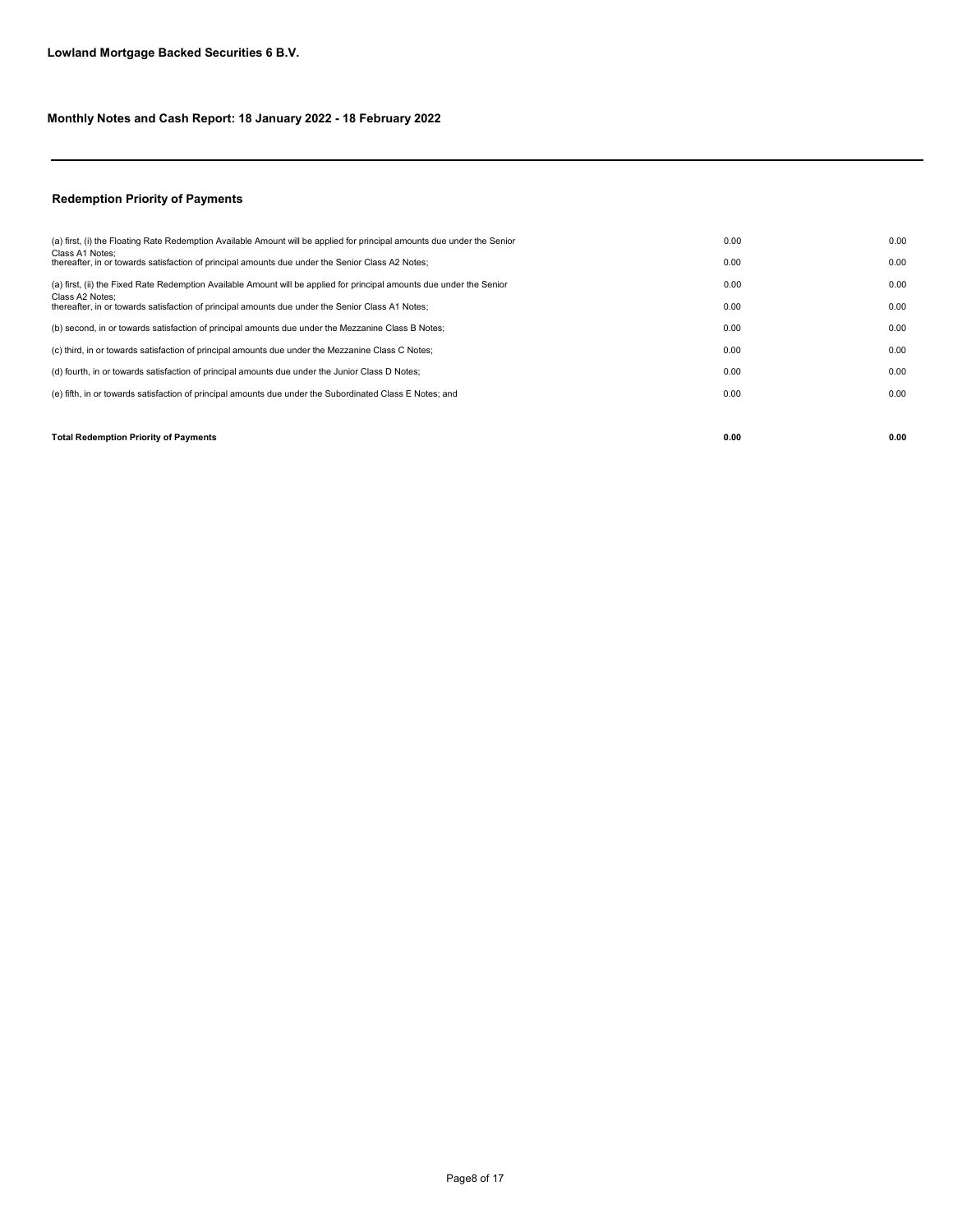## Issuer Accounts

|                                                                                                                 | <b>Current Period</b> |
|-----------------------------------------------------------------------------------------------------------------|-----------------------|
| <b>Floating Rate GIC Account</b><br>Issuer Transaction Account balance at the beginning of the Reporting Period | 10.136.44             |
| Issuer Transaction Account balance at the end of the Reporting Period                                           | 9,928.14              |
| <b>Construction Deposit Account</b>                                                                             |                       |
| Construction Deposit Account balance at the beginning of the Reporting Period                                   | 14,492,115.13         |
| Additions to the Construction Deposit Account                                                                   | 0.00                  |
| Paid from Construction Deposit Account                                                                          | $-1.330.144.73$       |
| Construction Deposit Account balance at the end of the Reporting Period                                         | 13.161.970.40         |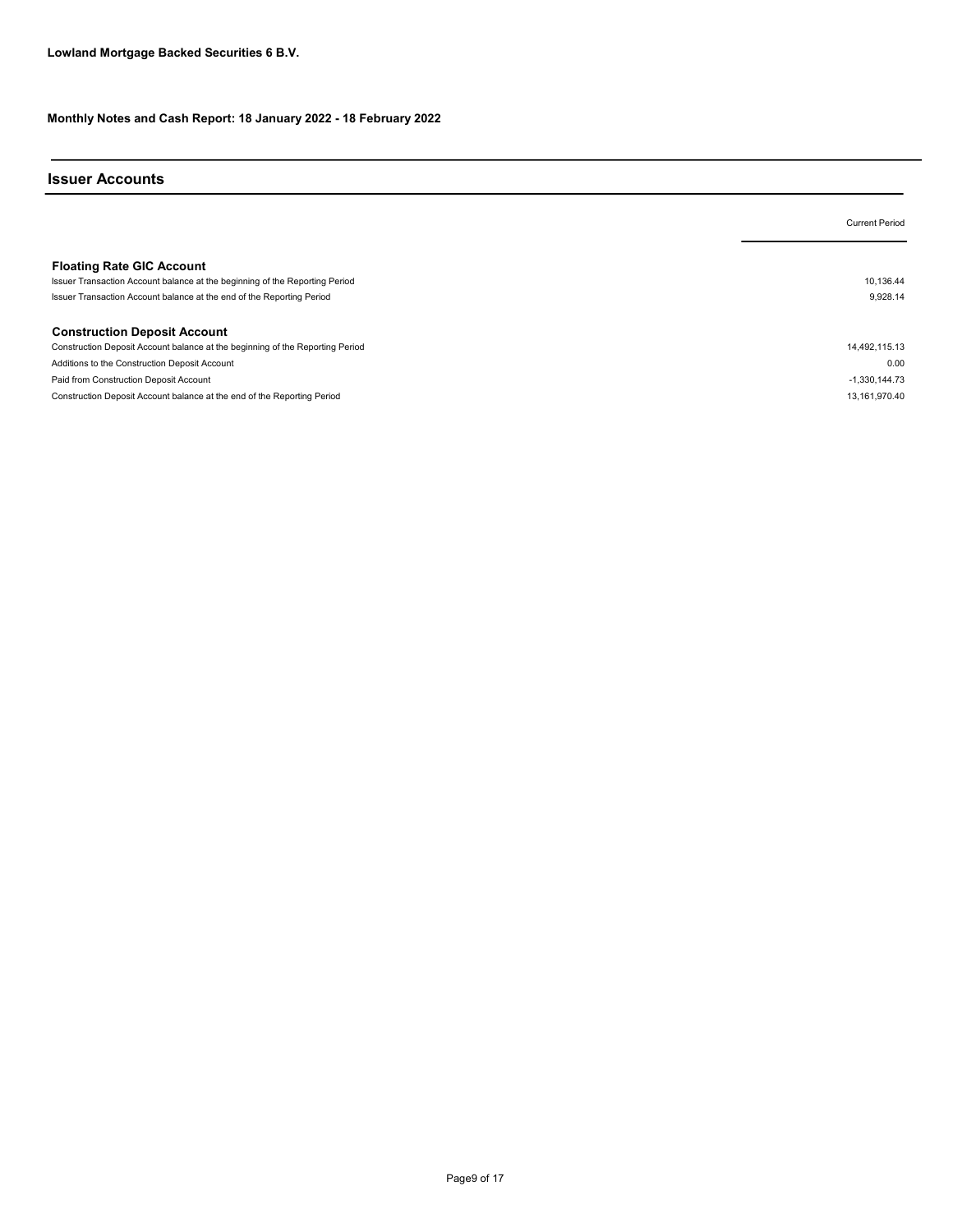## Additional Information

|                                                                                           | <b>Current Period</b> |
|-------------------------------------------------------------------------------------------|-----------------------|
|                                                                                           |                       |
| <b>Cash Advance Facility</b>                                                              |                       |
| Cash Advance Facility Stand-by Drawing Amount Amount deposited in the Collection Account: | 0.00                  |
| Cash Advance Facility Maximum Amount current Reporting Period                             | 34,875,000.00         |
| Cash Advance Facility Maximum Amount next Reporting Period (at the most)                  | 34,875,000.00         |
| Interest due on Cash Advance Facility Drawings                                            | 0.00                  |
| Interest paid on Cash Advance Facility Drawings                                           | 0.00                  |
| Cash Advance Facility Drawn Amount at the beginning of the Reporting Period               | 0.00                  |
| Cash Advance Facility Repayment current Reporting Period                                  | 0.00                  |
| Cash Advance Facility Drawing current Reporting Period                                    | 0.00                  |
| Cash Advance Facility Drawn Amount at the end of the Reporting Period                     | 0.00                  |
| <b>Reserve Fund</b><br>Not applicable                                                     |                       |
|                                                                                           |                       |
| Set-Off Financial Cash Collateral Ledger<br>The Potential Set-Off Required Amount         | 0.00                  |
| The Posted Set-Off Financial Cash Collateral Value, start period                          | 0.00                  |
| Current drawing from the Set-Off Financial Cash Collateral Ledger                         | 0.00                  |
| The Set-off Delivery Amount                                                               | 0.00                  |
| The Set-off Return Amount                                                                 | 0.00                  |
|                                                                                           |                       |
| Received Interest on Set-Off Financial Cash Collateral Ledger                             | 0.00                  |
| Paid Interest on Set-Off Financial Cash Collateral Ledger                                 | 0.00                  |
| The Posted Set-Off Financial Cash Collateral Value, end period                            | 0.00                  |
| <b>Commingling Financial Cash Collateral Ledger</b>                                       |                       |
| The Potential Commingling Required Amount                                                 | 0.00                  |
| The Posted Commingling Financial Cash Collateral Value, start period                      | 0.00                  |
| Current drawing from the Commingling Financial Cash Collateral Ledger                     | 0.00                  |
| Commingling Delivery Amount                                                               | 0.00                  |
| Commingling Return Amount                                                                 | 0.00                  |
| Received Interest on Commingling Financial Cash Collateral Ledger                         | 0.00                  |
| Paid Interest on Commingling Financial Cash Collateral Ledger                             | 0.00                  |
| The Posted Commingling Financial Cash Collateral Value, end period                        | 0.00                  |
| <b>REPO Available Amount</b>                                                              |                       |
| REPO Available Amount, start period                                                       | 0.00                  |
| Decrease of REPO Available Amount                                                         | 0.00                  |
| Increase of REPO Available Amount                                                         | 0.00                  |
| REPO Available Amount, end period                                                         | 0.00                  |
| Underlying collateral in form of Equivalent Securities                                    |                       |
| Nominal amount of government bonds, start period                                          | 0.00                  |
| Nominal amount of government bonds, end period                                            | 0.00                  |
| <b>Interest Reconciliation Ledger</b>                                                     |                       |
| Balance Interest Reconciliation Ledger, start period                                      | 0.00                  |
| Drawings to the Interest Reconciliation Ledger                                            | 0.00                  |
| Credits to the Interest Reconciliation Ledger                                             | 0.00                  |
| Balance Interest Reconciliation Ledger, end period                                        | 0.00                  |
| <b>Principal Reconciliation Ledger</b>                                                    |                       |
| Balance Principal Reconciliation Ledger, start period                                     | 0.00                  |
| Drawings to the Principal Reconciliation Ledger                                           | 0.00                  |
| Credits to the Principal Reconciliation Ledger                                            | 0.00                  |
| Balance Principal Reconciliation Ledger, end period                                       | 0.00                  |
| Page 10 of 17                                                                             |                       |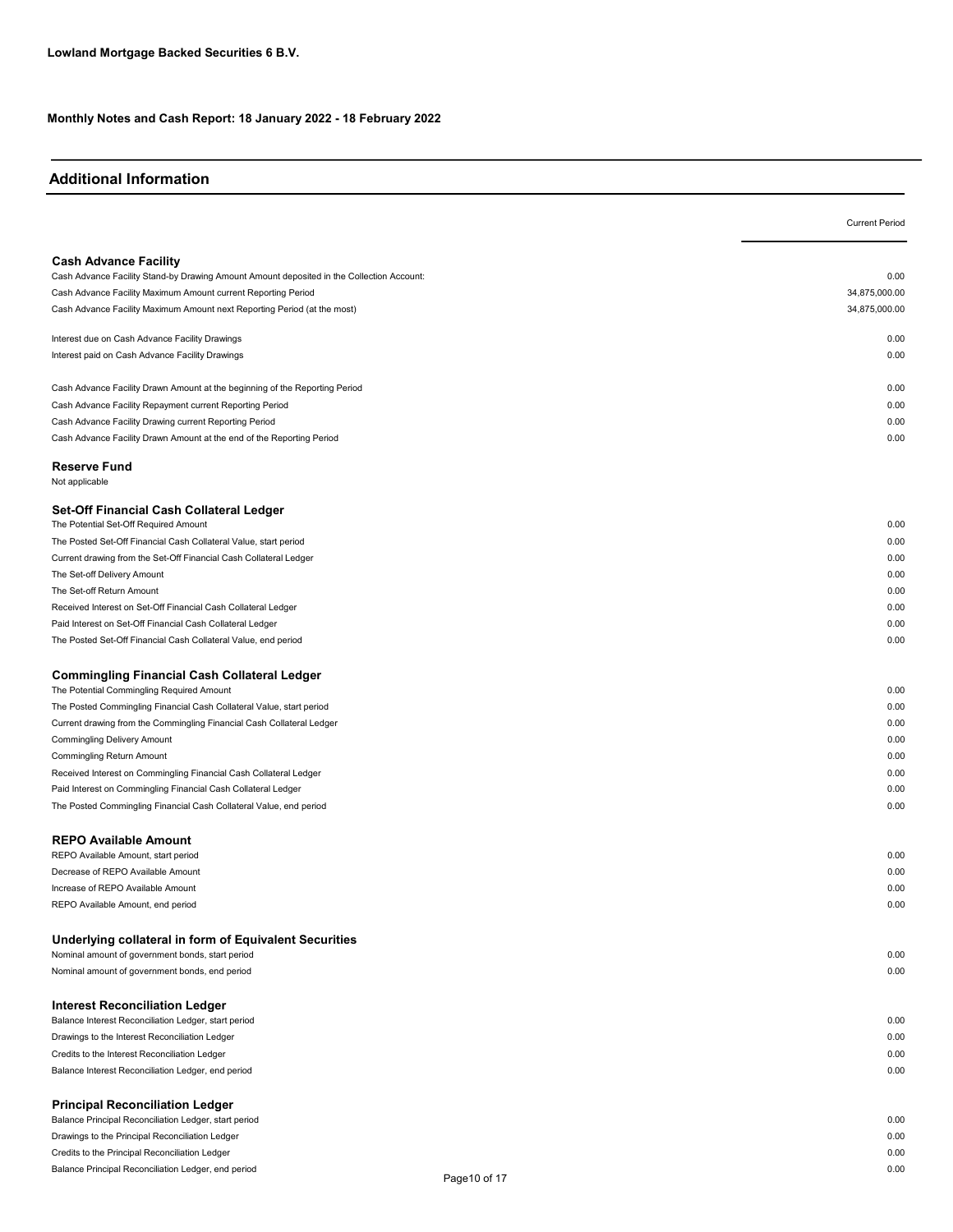#### Excess Spread Margin

Not applicable

#### Swap

Not applicable

#### Set off

The Reserved Amount 298.30 - Difference the contract of the contract of the contract of the contract of the contract of the contract of the contract of the contract of the contract of the contract of the contract of the contract of the contract of t Notes Classes A-E start of the period  $-2,500,000,000.00$ Total Redemptions Notes 0.00 Balance of Savings related to Fixed Rate Mortgages at the end of the period control of the period -54,969,027.26 Balance of Savings related to Floating Rate Mortgages at the end of the period -486,303.66 Balance of Fixed Rate Mortgages at the end of the period 2,519,436,928.85 Balance of Floating Rate Mortgages at the end of the period 36,018,103.77 Reconciliation Assets Total Balance of Deposits Related to Borrowers in the Mortgage Loan Portfolio: 59,420,727.02 Weighted Average Balance of Deposits Related to Borrowers in the Mortgage Loan Portfolio: 4,504.16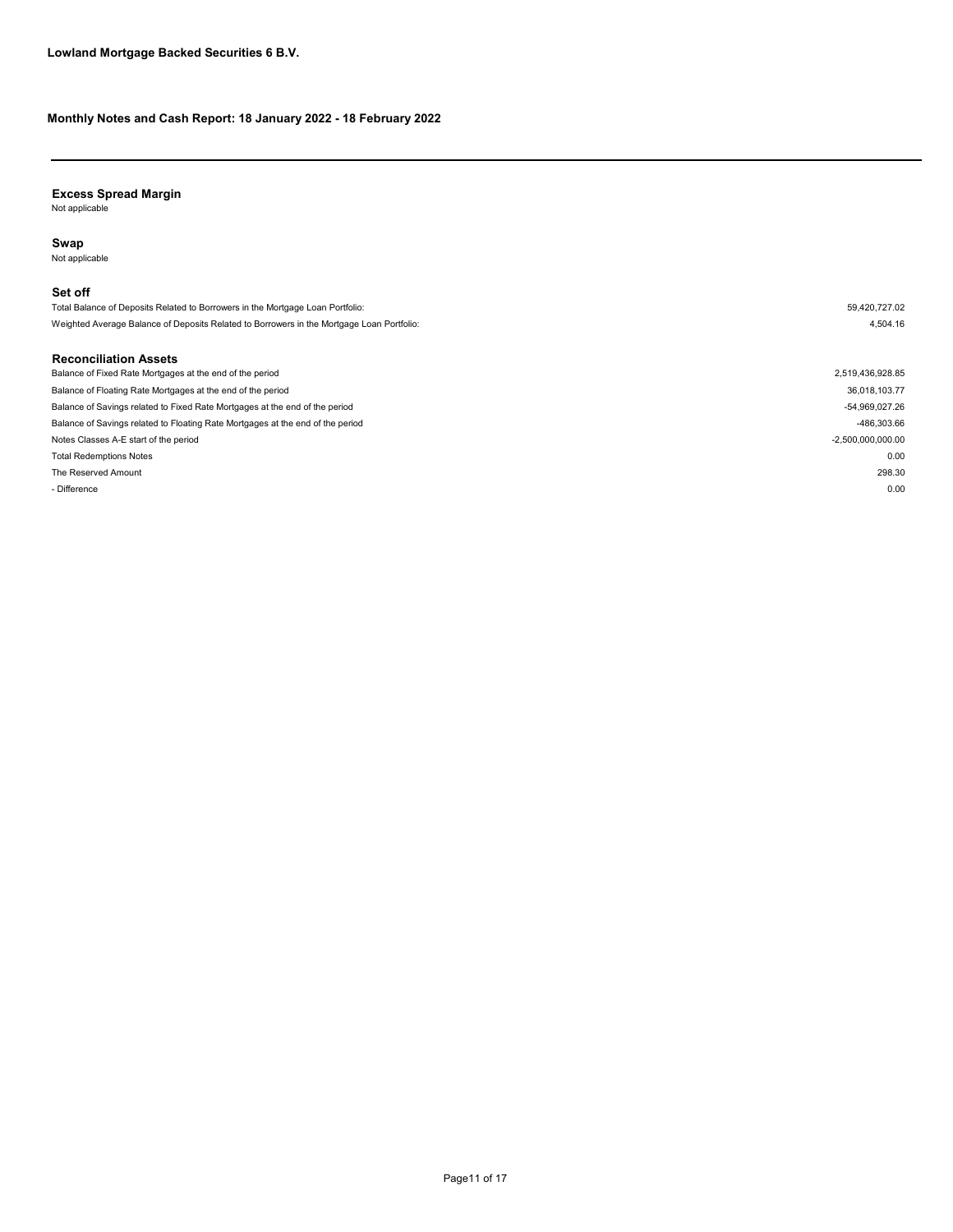## Triggers and Portfolio Limits

| Triggers                                                                                                                                                                                                                                                                                                                                                                                                                                                                                                                                                                                                                                        | Criteria     | Realised as per Ok/Breach<br>18/02/2022* |    | <b>Consequence if breached</b>                                                                  |
|-------------------------------------------------------------------------------------------------------------------------------------------------------------------------------------------------------------------------------------------------------------------------------------------------------------------------------------------------------------------------------------------------------------------------------------------------------------------------------------------------------------------------------------------------------------------------------------------------------------------------------------------------|--------------|------------------------------------------|----|-------------------------------------------------------------------------------------------------|
| (a) the Seller will represent and warrant to the Issuer and the Security Trustee the matters set out in (i) Clause 8 of the Mortgage Receivables<br>Purchase Agreement, other than those set out in Clause 8 items (hh) and (jj), with respect to the Further Advance Receivables and/or New<br>Mortgage Receivables sold on such date and (ii) Clause 9 of the Mortgage Receivables Purchase Agreement;                                                                                                                                                                                                                                        | TRUE         | True OK                                  |    | Purchase of Further Advances or<br>Substitutions not allowed                                    |
| (aa) the aggregate Net Outstanding Principal Amount of all Interest-Only Mortgage Receivables divided by the aggregate Net Outstanding<br>Principal Amount of all Mortgage Receivables does not exceed 31 per cent;                                                                                                                                                                                                                                                                                                                                                                                                                             | TRUF         | 30.48 % OK                               |    | Purchase of Further Advances or<br>Substitutions not allowed                                    |
| (b) no Assignment Notification Event has occurred and is continuing on such Notes Payment Date;                                                                                                                                                                                                                                                                                                                                                                                                                                                                                                                                                 | TRUF         | True OK                                  |    | Purchase of Further Advances or<br>Substitutions not allowed                                    |
| (bb) (x) the aggregate Realised Losses in respect of all previous Mortgage Calculation Periods divided by (y) the aggregate Net Outstanding<br>Principal Amount of the Mortgage Receivables on the Closing Date, does not exceed 0.40 per cent:                                                                                                                                                                                                                                                                                                                                                                                                 | TRUE         | 0.01% OK                                 |    | Purchase of Further Advances or<br>Substitutions not allowed                                    |
| (c) there has been no failure by the Seller to repurchase any Mortgage Receivable which it is required to repurchase pursuant to the Mortgage<br>Receivables Purchase Agreement:                                                                                                                                                                                                                                                                                                                                                                                                                                                                | TRUE         | True OK                                  |    | Purchase of Further Advances or<br>Substitutions not allowed                                    |
| (cc) the Further Advance Receivables and the New Mortgage Receivables do not result from Employee Mortgage Loans;                                                                                                                                                                                                                                                                                                                                                                                                                                                                                                                               | TRUE<br>TRUF | True OK<br>$-298.30$ OK                  |    | Purchase of Further Advances or                                                                 |
| (d) the Further Advance Purchase Available Amount is sufficient to pay the Initial Purchase Price for the relevant New Mortgage Receivables<br>and/or the relevant Further Advance Receivables;<br>(dd)a Further Advance Receivable and a New Mortgage Receivable has either a fixed rate of interest or a floating rate of interest, without any<br>interest optionality's or alternatives, such as the Interest Dampner (Rente Demper), Stable Interest (Stabiel Rente), Ceiling Interest (Plafond<br>Rente), the Ideal Interest (Ideaal Rente), Middle Interest (Middelrente), varirust, average interest rate and other caps and/or floors. | TRUE         | True OK                                  |    | Substitutions not allowed<br>Purchase of Further Advances or<br>Substitutions not allowed       |
| (e) (x) the aggregate Net Outstanding Principal Amount of all Defaulted Mortgage Loans divided by (y) the aggregate Net Outstanding<br>Principal Amount of all Mortgage Loans, each as calculated on the immediately preceding Notes Calculation Date, does not exceed 1.5% per<br>cent.:                                                                                                                                                                                                                                                                                                                                                       | TRUE         | 0.10% OK                                 |    | Purchase of Further Advances or<br>Substitutions not allowed                                    |
| (ee) the aggregate Net Outstanding Principal Amount of all Investment Mortgage Loans divided by the aggregate Net Outstanding Principal<br>Amount of all Mortgage Receivables does not exceed 3.2 per cent:                                                                                                                                                                                                                                                                                                                                                                                                                                     | TRUE         | 2.32 % OK                                |    | Purchase of Further Advances or<br>Substitutions not allowed                                    |
| (f) the weighted average number of months elapsed since origination of all Mortgage Loans shall not fall below 30 months;                                                                                                                                                                                                                                                                                                                                                                                                                                                                                                                       | TRUE         | 69.95 OK                                 |    | Purchase of Further Advances or<br>Substitutions not allowed                                    |
| (g) the New Mortgage Receivables and/or the Further Advance Receivables have pursuant to the relevant Mortgage Conditions to be fully<br>repaid ultimately by October 2053;                                                                                                                                                                                                                                                                                                                                                                                                                                                                     | TRUE         | 1/1/2052 OK                              |    | Purchase of Further Advances or<br>Substitutions not allowed                                    |
| (h1) the Receivables Floating Rate Fraction will not be less than 0 per cent. and the Receivables Fixed Rate Fraction will not exceed 100 per<br>cent:                                                                                                                                                                                                                                                                                                                                                                                                                                                                                          | TRUF         | 1.42% / 98.58% OK                        |    | Purchase of Further Advances or<br>Substitutions not allowed                                    |
| (h2) the Receivables Floating Rate Fraction will not exceed 10 per cent. and the Receivables Fixed Rate Fraction will not be less than 90 per<br>cent:                                                                                                                                                                                                                                                                                                                                                                                                                                                                                          | TRUE         | 1.42% / 98.58% OK                        |    | Purchase of Further Advances or<br>Substitutions not allowed                                    |
| (i) the aggregate Net Outstanding Principal Amount of all Mortgage Receivables with a Net Outstanding Principal Amount equal to or higher<br>than EUR 500,000 divided by the aggregate Net Outstanding Principal Amount of all Mortgage Receivables does not exceed 5 per cent;                                                                                                                                                                                                                                                                                                                                                                 | TRUE         | 4.57 % OK                                |    | Purchase of Further Advances or<br>Substitutions not allowed                                    |
| (j) the weighted average Original Loan to Original Foreclosure Value Ratio of all Mortgage Receivables does not exceed 109 per cent;                                                                                                                                                                                                                                                                                                                                                                                                                                                                                                            | TRUE         | 100.25% OK                               |    | Purchase of Further Advances or<br>Substitutions not allowed                                    |
| (k) the weighted average Current Loan to Original Market Value Ratio of all Mortgage Receivables does not exceed 92 per cent;                                                                                                                                                                                                                                                                                                                                                                                                                                                                                                                   | TRUE         | 79.30% OK                                |    | Purchase of Further Advances or<br>Substitutions not allowed                                    |
| (I) the aggregate Net Outstanding Principal Amount of the Mortgage Receivables with an Original Loan to Original Foreclosure Value Ratio<br>higher than 120 per cent. does not exceed 13 per cent. of the aggregate Net Outstanding Principal Amount of all Mortgage Receivables;                                                                                                                                                                                                                                                                                                                                                               | TRUE         | 7.23 % OK                                |    | Purchase of Further Advances or<br>Substitutions not allowed                                    |
| (m) the aggregate Net Outstanding Principal Amount of the Mortgage Receivables with an Original Loan to Original Foreclosure Value Ratio<br>higher than 110 per cent. does not exceed 65 per cent. of the aggregate Net Outstanding Principal Amount of all Mortgage Receivables;                                                                                                                                                                                                                                                                                                                                                               | TRUE         | 41.19 % OK                               |    | Purchase of Further Advances or<br>Substitutions not allowed                                    |
| (n) the aggregate Net Outstanding Principal Amount of the Mortgage Receivables with an Original Loan to Original Foreclosure Value Ratio<br>higher than 100 per cent. does not exceed 79 per cent. of the aggregate Net Outstanding Principal Amount of all Mortgage Receivables;                                                                                                                                                                                                                                                                                                                                                               | TRUF         | 56.89 % OK                               |    | Purchase of Further Advances or<br>Substitutions not allowed                                    |
| (o) the aggregate Net Outstanding Principal Amount of the Mortgage Receivables with an Original Loan to Original Foreclosure Value Ratio<br>higher than 90 per cent. does not exceed 94 per cent. of the aggregate Net Outstanding Principal Amount of all Mortgage Receivables;                                                                                                                                                                                                                                                                                                                                                                | TRUE         | 74.88 % OK                               |    | Purchase of Further Advances or<br>Substitutions not allowed                                    |
| (p) the weighted average Loan to Income Ratio of the Mortgage Receivables does not exceed 4.1;                                                                                                                                                                                                                                                                                                                                                                                                                                                                                                                                                  | TRUE         | 4.04 OK                                  |    | Purchase of Further Advances or<br>Substitutions not allowed                                    |
| (q) the aggregate Net Outstanding Principal Amount of the Mortgage Receivables with a Loan to Income Ratio higher than 6 does not exceed<br>3.7 per cent. of the aggregate Net Outstanding Principal Amount of all Mortgage Receivables;                                                                                                                                                                                                                                                                                                                                                                                                        | <b>TRUE</b>  | 3.69 % OK                                |    | Purchase of Further Advances or<br>Substitutions not allowed                                    |
| (r) the aggregate Net Outstanding Principal Amount of the Mortgage Receivables with a Loan to Income Ratio higher than 5 does not exceed<br>11.8 per cent. of the aggregate Net Outstanding Principal Amount of all Mortgage Receivables;                                                                                                                                                                                                                                                                                                                                                                                                       | TRUE         | 9.86 % OK                                |    | Purchase of Further Advances or<br>Substitutions not allowed                                    |
| (s) the aggregate Net Outstanding Principal Amount of the Mortgage Receivables with a Loan to Income Ratio higher than 4 does not exceed<br>59 per cent. of the aggregate Net Outstanding Principal Amount of all Mortgage Receivables;                                                                                                                                                                                                                                                                                                                                                                                                         | TRUE         | 42.86 % OK                               |    | Purchase of Further Advances or<br>Substitutions not allowed                                    |
| (t) the aggregate Net Outstanding Principal Amount of the Mortgage Receivables from Borrowers which are employed is at least 95 per cent.<br>of the aggregate Net Outstanding Principal Amount of all Mortgage Receivables;                                                                                                                                                                                                                                                                                                                                                                                                                     | TRUE         | 96.14 % OK                               |    | Purchase of Further Advances or<br>Substitutions not allowed                                    |
| (u) the aggregate Net Outstanding Principal Amount of the Mortgage Receivables due by Borrowers which are self-employed does not exceed<br>3 per cent. of the aggregate Net Outstanding Principal Amount of all Mortgage Receivables;                                                                                                                                                                                                                                                                                                                                                                                                           | <b>TRUE</b>  | 2.56 %                                   | OK | Purchase of Further Advances or<br>Substitutions not allowed                                    |
| (v) there is no balance on the Principal Deficiency Ledger;                                                                                                                                                                                                                                                                                                                                                                                                                                                                                                                                                                                     | TRUE<br>TRUF | True OK                                  |    | Purchase of Further Advances or<br>Substitutions not allowed                                    |
| (w) no part of the Available Principal Funds on such Notes Payment Date is used to make good any Interest Shortfall as item (x) of the<br>Available Revenue Funds:                                                                                                                                                                                                                                                                                                                                                                                                                                                                              | TRUF         | True OK                                  |    | Purchase of Further Advances or<br>Substitutions not allowed<br>Purchase of Further Advances or |
| (x) the aggregate Net Outstanding Principal Amount of the New Mortgage Receivables and the Further Advance Receivables purchased on<br>such Notes Payment Date and on the eleven immediately preceding Notes Payment Dates divided by the aggregate Net Outstanding<br>Principal Amount of all Mortgage Receivables on the Closing Date does not exceed 20 per cent. The Issuer and the Seller may agree to a<br>higher percentage, subject to the confirmation of Moody's and Fitch that the ratings will not be adversely affected as a result thereof;                                                                                       |              | 18.50% OK                                |    | Substitutions not allowed                                                                       |
| (y) the aggregate Net Outstanding Principal Amount of all NHG Mortgage Receivables divided by the aggregate Net Outstanding Principal                                                                                                                                                                                                                                                                                                                                                                                                                                                                                                           | TRUF         | 45.00 % OK                               |    | Purchase of Further Advances or                                                                 |
| Amount of all Mortgage Receivables is equal to or higher than 45 per cent;<br>(z) the Aggregate Construction Deposit Amount does not exceed EUR 34,000,000;                                                                                                                                                                                                                                                                                                                                                                                                                                                                                     | TRUE         | 13,161,970.40 OK                         |    | Substitutions not allowed<br>Purchase of Further Advances or<br>Substitutions not allowed       |

<sup>\*</sup> Portfolio after Repurchases and Replenishment

| <b>Substitution Triggers</b>                                                                                                                                                                                                                                              | Criteria     | Realised as per Ok/Breach<br>18/02/2022* | Consequence if breached                                      |
|---------------------------------------------------------------------------------------------------------------------------------------------------------------------------------------------------------------------------------------------------------------------------|--------------|------------------------------------------|--------------------------------------------------------------|
| (d) the Seller resets the Mortgage Interest Rate in respect of a Floating Rate Mortgage Receivable and as a result thereof the weighted<br>average margin would fall or falls below 0.5 per cent. above Euribor for one month deposits;                                   | <b>ITRUE</b> | 1.85 % OK                                | Purchase of Further Advances or<br>Substitutions not allowed |
| (e) the Seller agrees to set the Mortgage Interest Rate in respect of a Fixed Rate Mortgage Receivable and as a result thereof the weighted<br>average interest rate would fall or falls below 1.0 per cent.:<br>* Brookfield and the Brookers and and Brookers laten and | <b>ITRUE</b> | 2.17 % OK                                | Repurchase                                                   |

Portfolio after Repurchases and Replenishment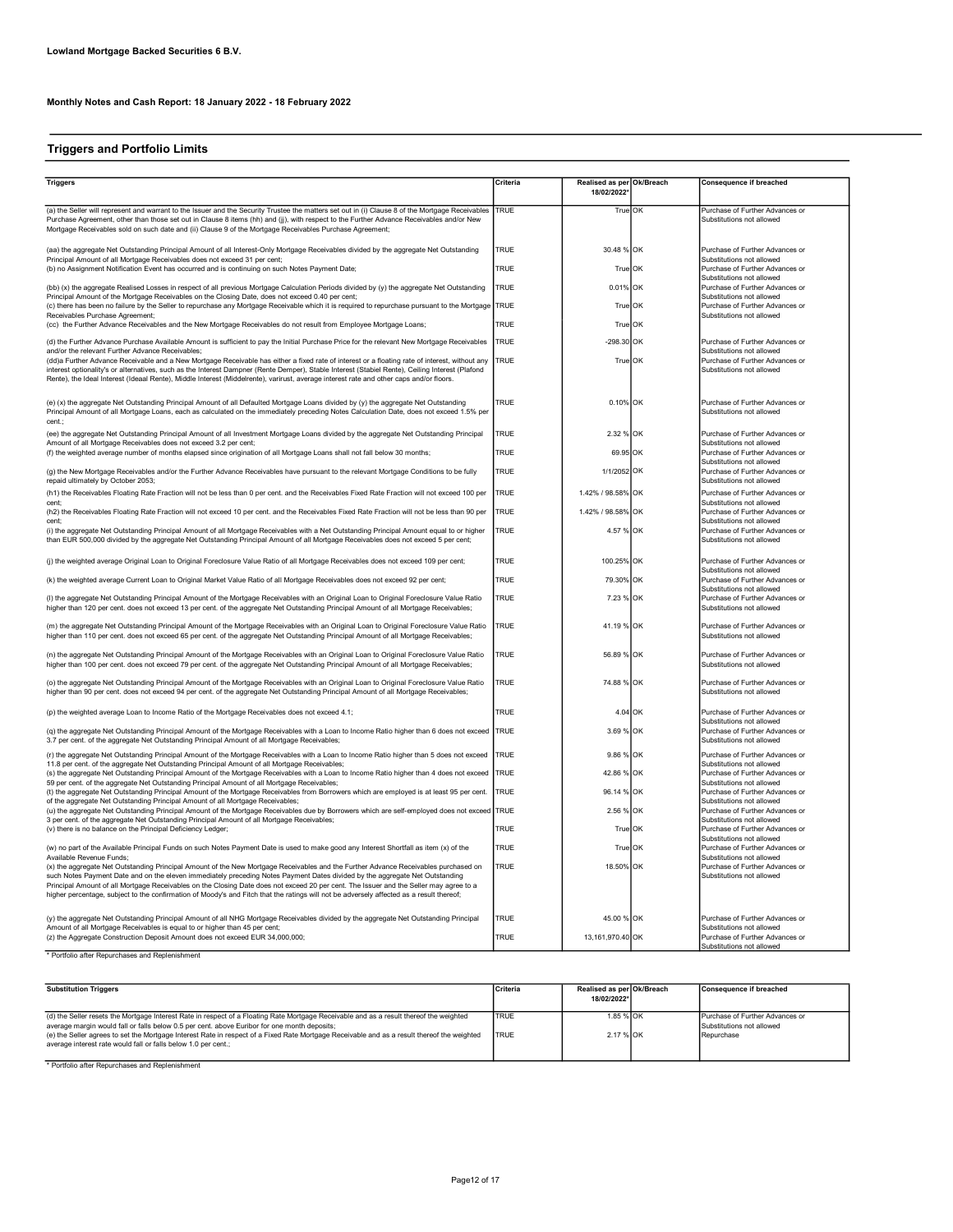## Counterparty Credit Ratings & Triggers

#### Counterparty Credit Ratings

|                                                  |                   |      | S&P (ST/LT)              |                   | Moody's (ST/LT)          |                   | Fitch (ST/LT)            |                   |                          | <b>DBRS (ST/LT)</b>   |                                                                                                                         |
|--------------------------------------------------|-------------------|------|--------------------------|-------------------|--------------------------|-------------------|--------------------------|-------------------|--------------------------|-----------------------|-------------------------------------------------------------------------------------------------------------------------|
| Role                                             | Party             | Rank | Rating<br><b>Trigger</b> | Current<br>Rating | Rating<br><b>Trigger</b> | Current<br>Rating | Rating<br><b>Trigger</b> | Current<br>Rating | Rating<br><b>Trigger</b> | <b>Current Rating</b> | <b>Consequence if breached</b>                                                                                          |
| Cash Advance Facility Provider de Volksbank N.V. |                   |      |                          |                   | $P-1/$                   | $P-1/$            | F1/A                     | $F1/A-$           |                          |                       | Replacement by third party; or arrange eligible guarantee; or find another solution to keep current<br>ratings of Notes |
| Commingling Guarantor                            | de Volksbank N.V. |      |                          |                   | / Baa1                   | / A2              | F <sub>2</sub> /BBB      | $F1/A-$           |                          |                       | Post collateral                                                                                                         |
| Custodian                                        | ING Bank N.V.     |      |                          |                   | P-2 / Baa2               | $P-1/A1$          | F <sub>2</sub> /BBB      | $F1+ / AA-$       |                          |                       | Replacement by third party; or arrange eligible guarantee; or find another solution to keep current<br>ratings of Notes |
| <b>Issuer Account Bank</b>                       | ING Bank N.V.     |      |                          |                   | $P-1/$                   | $P-1/$            | F1/A                     | $F1+ / AA-$       |                          |                       | Replacement by third party; or arrange eligible guarantee; or find another solution to keep current<br>ratings of Notes |
| Set-off Risk Facility Provider                   | de Volksbank N.V. |      |                          |                   | / Baa3                   | 1A2               | F1/A                     | $F1/A-$           |                          |                       | Post collateral                                                                                                         |

1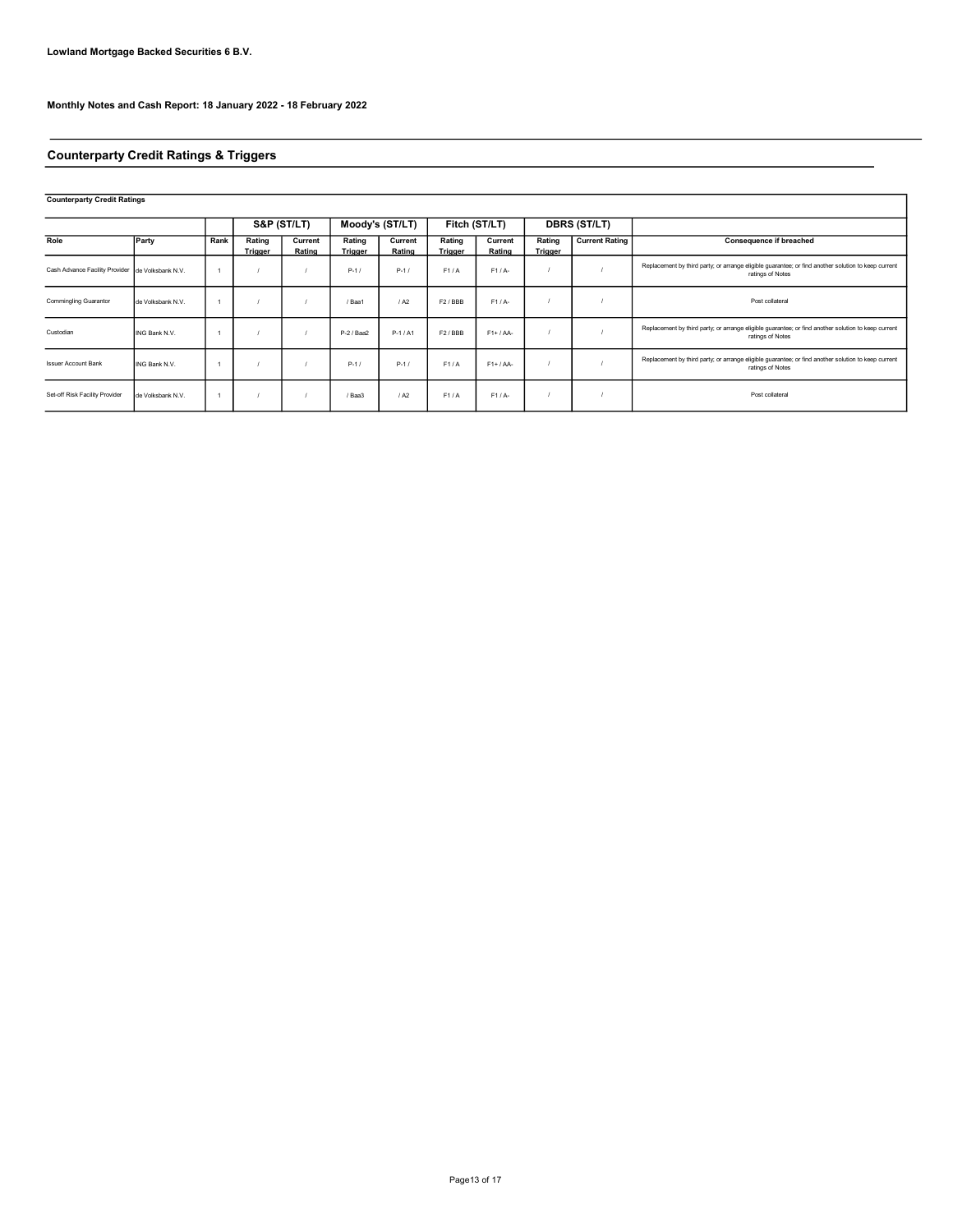| Glossary                                           |                                                                                                                                                                                                                                                                                                                             |
|----------------------------------------------------|-----------------------------------------------------------------------------------------------------------------------------------------------------------------------------------------------------------------------------------------------------------------------------------------------------------------------------|
| Term                                               | <b>Definition / Calculation</b>                                                                                                                                                                                                                                                                                             |
| Arrears                                            | means an amount that is overdue exceeding EUR 11;                                                                                                                                                                                                                                                                           |
| Article 405 of the CRR                             | means Article 405 of Regulation (EU) No 575/2013 of the European Parliament and of the Council of 26 June 2013 on prudential requirements for<br>credit institutions and investment firms and amending Regulation (EU) No 648/2012;                                                                                         |
| Article 51 of the AIFMR                            | means Article 51 of the Commission Delegated Regulation No 231/2013 of 19 December 2012 supplementing Directive 2011/61/EU of the<br>European Parliament and of the Council with regard to exemptions, general operating conditions, depositaries, leverage, transparency and<br>supervision;                               |
| Back-Up Servicer                                   | N/A;                                                                                                                                                                                                                                                                                                                        |
| Cash Advance Facility                              | means the cash advance facility as referred to in Clause 3.1 of the Cash Advance Facility Agreement;                                                                                                                                                                                                                        |
| Cash Advance Facility Maximum Available Amount     | means an amount equal to the greater of (i) 1.6 per cent. of the Principal Amount Outstanding of the Class A Notes on such date and (ii) 0.6 per<br>cent of the Principal Amount Outstanding of the Class A Notes as at the Closing Date.                                                                                   |
| Cash Advance Facility Provider                     | means de Volksbank N.V.;                                                                                                                                                                                                                                                                                                    |
| Cash Advance Facility Stand-by Drawing Account     | means the Issuer Collection Account on which any Cash Advance Facility Stand-by Drawing will be deposited;                                                                                                                                                                                                                  |
| Constant Default Rate (CDR)                        | represents the percentage of outstanding principal balances in the pool that are in default in relation to the principal balance of the mortgage pool;                                                                                                                                                                      |
| Constant Prepayment Rate (CPR)                     | means prepayment as ratio of the principal mortgage balance outstanding at the beginning of the relevant period;                                                                                                                                                                                                            |
| <b>Construction Deposit</b>                        | means in relation to a Mortgage Loan, that part of the Mortgage Loan which the relevant Borrower requested to be disbursed into a blocked account<br>held in his name with the relevant Seller, the proceeds of which may be applied towards construction of, or improvements to, the relevant<br>Mortgaged Asset;          |
| <b>Construction Deposit Guarantee</b>              | N/A;                                                                                                                                                                                                                                                                                                                        |
| Coupon                                             | means the interest coupons appertaining to the Notes;                                                                                                                                                                                                                                                                       |
| <b>Credit Enhancement</b>                          | the combined structural features that improve the credit worthiness of the respective notes.                                                                                                                                                                                                                                |
| <b>Credit Rating</b>                               | an assessment of the credit worthiness of the notes assigned by the Credit Rating Agencies;                                                                                                                                                                                                                                 |
| Curr. Loan to Original Foreclosure Value (CLTOFV)  | means the ratio calculated by dividing the current outstanding loan amount by the Orignal Foreclosure Value;                                                                                                                                                                                                                |
| Current Loan to Indexed Foreclosure Value (CLTIFV) | means the ratio calculated by dividing the current outstanding loan amount by the Indexed Foreclosure Value;                                                                                                                                                                                                                |
| Current Loan to Indexed Market Value (CLTIMV)      | means the ratio calculated by dividing the current outstanding loan amount by the Indexed Market Value;                                                                                                                                                                                                                     |
| Current Loan to Original Market Value (CLTOMV)     | means the ratio calculated by dividing the current outstanding loan amount by the Original Market Value;                                                                                                                                                                                                                    |
| Custodian                                          | means ING Bank N.V.                                                                                                                                                                                                                                                                                                         |
| Cut-Off Date                                       | means (i) with respect to the Mortgage Receivables purchased on the Closing Date, 30 september 2018 and (ii) with respect to Further Advance<br>Receivables purchased on a Notes Payment Date, the first day of the month of the relevant Notes Payment Date;                                                               |
| Day Count Convention                               | means Actual/360 for the class A1 notes and 30/360 for the class A2 notes;                                                                                                                                                                                                                                                  |
| Debt Service to Income                             | means the ratio calculated by dividing the amount a borrower is required to pay (in interest and principal repayments) on an annual basis by the                                                                                                                                                                            |
| Deferred Purchase Price                            | borrower(s) disposable income;<br>means part of the purchase price for the Mortgage Receivables equal to the sum of all Deferred Purchase Price Instalments;                                                                                                                                                                |
| Deferred Purchase Price Installment                | means, after application of the relevant available amounts in accordance with the relevant Priority of Payments, any amount remaining after all<br>items ranking higher than the item relating to the Deferred Purchase Price have been satisfied;                                                                          |
| Delinquency                                        | refer to Arrears;                                                                                                                                                                                                                                                                                                           |
| Economic Region (NUTS)                             | The Nomenclature of Territorial Units for Statistics (NUTS) was drawn up by Eurostat more than 30 years ago in order to provide a single uniform<br>breakdown of territorial units for the production of regional statistics for the European Union. The NUTS classification has been used in EU<br>legislation since 1988; |
| <b>Equivalent Securities</b>                       | securities equivalent to Purchased Securities under that Transaction. If and to the extent that such Purchased Securities have been redeemed, the<br>expression shall mean a sum of money equivalent to the proceeds of the redemption (other than Distributions);                                                          |
| <b>Excess Spread</b>                               | N/A;                                                                                                                                                                                                                                                                                                                        |
| <b>Excess Spread Margin</b>                        | N/A;                                                                                                                                                                                                                                                                                                                        |
| <b>Final Maturity Date</b>                         | means the Notes Payment Date falling in October 2055;                                                                                                                                                                                                                                                                       |
| <b>First Optional Redemption Date</b>              | means the Notes Payment Date falling in October 2023;                                                                                                                                                                                                                                                                       |
| Foreclosed Mortgage Loan                           | means all mortgage rights and ancillary rights have been exercised;                                                                                                                                                                                                                                                         |
| Foreclosed NHG Loan                                | means all mortgage rights and ancillary rights have been exercised on mortgage loan that has the benefit of an NHG Guarantee;                                                                                                                                                                                               |
| Foreclosed Non NHG Loan                            | means all mortgage rights and ancillary rights have been exercised on mortgage loan that does not have the benefit of an NHG Guarantee;                                                                                                                                                                                     |
| Foreclosure                                        | means forced (partial) repayment of the mortgage loan;                                                                                                                                                                                                                                                                      |
| Foreclosure Value                                  | means the estimated value of the mortgaged property if the mortgaged property would be sold in a public auction;                                                                                                                                                                                                            |
| Further Advances / Modified Loans                  | "Further Advance" means a loan or a further advance to be made to a Borrower under a Mortgage Loan, which is secured by the same Mortgage;                                                                                                                                                                                  |
| Indexed Foreclosure Value                          | means the estimated value of the mortgaged property if the mortgaged property would be sold in a public auction multiplied with the indexation rate<br>per the valuation date; Page 14 of 17                                                                                                                                |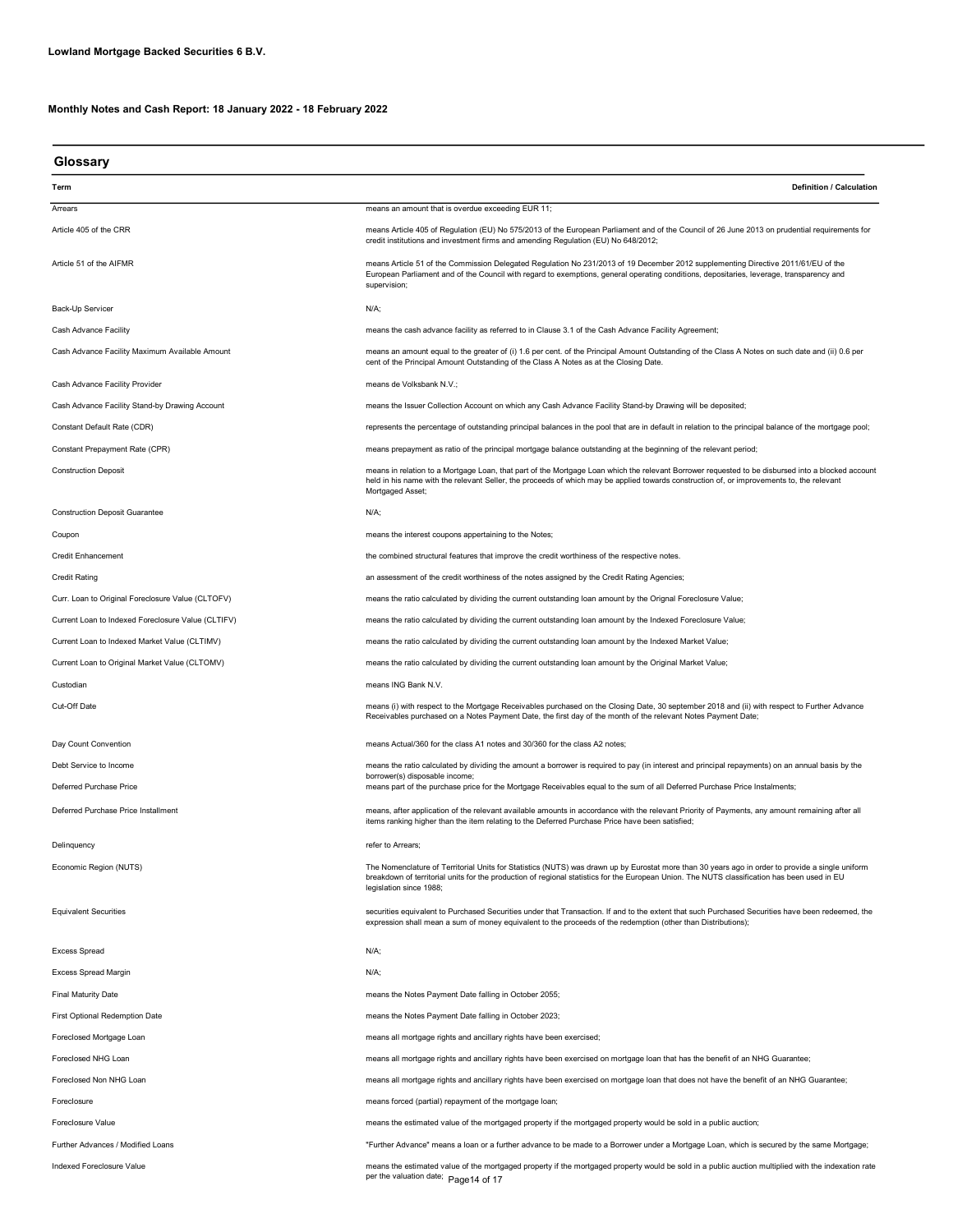| Indexed Market Value                              | means the value of the collateral multiplied with the indexation rate per the valuation date, multiplied with the market value factor;                                                                                                                                                                                                                                                                                                                                                                   |  |  |  |
|---------------------------------------------------|----------------------------------------------------------------------------------------------------------------------------------------------------------------------------------------------------------------------------------------------------------------------------------------------------------------------------------------------------------------------------------------------------------------------------------------------------------------------------------------------------------|--|--|--|
| Interest Rate Fixed Period                        | relates to the period for which mortgage loan interest has been fixed;                                                                                                                                                                                                                                                                                                                                                                                                                                   |  |  |  |
| <b>Issuer Account Bank</b>                        | means Rabobank.                                                                                                                                                                                                                                                                                                                                                                                                                                                                                          |  |  |  |
| <b>Issuer Transaction Account</b>                 | means the Issuer Collection Account                                                                                                                                                                                                                                                                                                                                                                                                                                                                      |  |  |  |
|                                                   |                                                                                                                                                                                                                                                                                                                                                                                                                                                                                                          |  |  |  |
| Loan to Income (LTI)                              | means the ratio calculated by dividing the original loan amount by the income of the borrower at the moment of origination of the Mortgage Loan;                                                                                                                                                                                                                                                                                                                                                         |  |  |  |
| Loanpart Payment Frequency                        | monthly;                                                                                                                                                                                                                                                                                                                                                                                                                                                                                                 |  |  |  |
| Loanpart(s)                                       | means one or more of the loan parts (leningdelen) of which a Mortgage Loan consists;                                                                                                                                                                                                                                                                                                                                                                                                                     |  |  |  |
| Loss                                              | refer to Realised Loss;                                                                                                                                                                                                                                                                                                                                                                                                                                                                                  |  |  |  |
| <b>Loss Severity</b>                              | means loss as a percentage of the principal outstanding at foreclosure;                                                                                                                                                                                                                                                                                                                                                                                                                                  |  |  |  |
| Market Value                                      | means estimated value of the mortgaged property if the mortgaged property would be privately sold voluntarily;                                                                                                                                                                                                                                                                                                                                                                                           |  |  |  |
| Mortgage Loan                                     | means the mortgage loans granted by the relevant Seller to the relevant borrowers which may consist of one or more Loan Parts as set forth in the<br>List of Mortgage Loans and, after any purchase and assignment of any New Mortgage Receivables or Further Advance Receivables has taken<br>place in accordance with the Mortgage Receivables Purchase Agreement, the relevant New Mortgage Loans and/or Further Advances, to the<br>extent not retransferred or otherwise disposed of by the Issuer; |  |  |  |
| Mortgage Loan Portfolio                           | means the portfolio of Mortgage Loans;                                                                                                                                                                                                                                                                                                                                                                                                                                                                   |  |  |  |
| Mortgage Receivable(s)                            | means any and all rights of the relevant Seller (and after assignment of such rights to the Issuer, of the Issuer) against the Borrower under or in<br>connection with a Mortgage Loan, including any and all claims of the relevant Seller (or the Issuer after assignment) on the Borrower as a result of<br>the Mortgage Loan being terminated, dissolved or declared null and void;                                                                                                                  |  |  |  |
| <b>NHG Guarantee</b>                              | means a guarantee (borgtocht) under the NHG Conditions granted by Stichting WEW;                                                                                                                                                                                                                                                                                                                                                                                                                         |  |  |  |
| NHG Loan                                          | means a Mortgage Loan that has the benefit of an NHG Guarantee;                                                                                                                                                                                                                                                                                                                                                                                                                                          |  |  |  |
| Non NHG Loan                                      | means a Mortgage Loan that does not have the benefit of an NHG Guarantee;                                                                                                                                                                                                                                                                                                                                                                                                                                |  |  |  |
| Notification Events                               | means any of the Assignment Notification Events and the Pledge Notification Events;                                                                                                                                                                                                                                                                                                                                                                                                                      |  |  |  |
| Notification Trigger                              | A notification trigger is an event that when it occurs or a threshold that when it is breached, is considered to be an Assignment Notification Event;                                                                                                                                                                                                                                                                                                                                                    |  |  |  |
| Occupancy                                         | means the way the mortgaged property is used (eg. owner occupied);                                                                                                                                                                                                                                                                                                                                                                                                                                       |  |  |  |
| Orig. Loan to Original Foreclosure Value (OLTOFV) | means the ratio calculated by dividing the original principal amount of a Mortgage Receivable at the moment of origination by the Original<br>Foreclosure Value;                                                                                                                                                                                                                                                                                                                                         |  |  |  |
| Orig. Loan to Original Market Value (OLTOMV)      | means the ratio calculated by dividing the original loan amount by the Original Market Value;                                                                                                                                                                                                                                                                                                                                                                                                            |  |  |  |
| Original Foreclosure Value                        | means the Foreclosure Value as assessed by the relevant Originator at the time of granting the Mortgage Loan;                                                                                                                                                                                                                                                                                                                                                                                            |  |  |  |
| Original Market Value                             | means the value of the mortgaged property if the mortgaged property would be privately sold voluntarily, estimated during the assessment of the<br>application;                                                                                                                                                                                                                                                                                                                                          |  |  |  |
| Originator                                        | means each of de Volkbank N.V.                                                                                                                                                                                                                                                                                                                                                                                                                                                                           |  |  |  |
| Outstanding Principal Amount                      | means, at any moment in time, (i) the outstanding principal amount of a Mortgage Receivable at such time and (ii), after a Realised Loss of type (a)<br>and (b) of the definition in respect of such Mortgage Receivable has been debited to the Principal Deficiency Ledger, zero;                                                                                                                                                                                                                      |  |  |  |
| Payment Ratio                                     | The actual principal and interest payments received as ratio of the scheduled principal and interest payments during the relevant period;                                                                                                                                                                                                                                                                                                                                                                |  |  |  |
| Penalties                                         | means amounts to be paid by the borrower with regard to amounts in arrears and or (partial) prepayment of the mortgage loan according to the<br>relevant mortgage contract and applicable general conditions;                                                                                                                                                                                                                                                                                            |  |  |  |
| Performing Loans                                  | means Mortgage Loans that are not in Arrears or Delinquent;                                                                                                                                                                                                                                                                                                                                                                                                                                              |  |  |  |
| Post-Foreclosure Proceeds                         | means all amounts with regard to the relevant mortgage loan received after foreclosure of that mortgage loan;                                                                                                                                                                                                                                                                                                                                                                                            |  |  |  |
| Prepayments                                       | means non scheduled principal paid by the borrower prior to the expected maturity date;                                                                                                                                                                                                                                                                                                                                                                                                                  |  |  |  |
| Principal Deficiency Ledger                       | means the principal deficiency ledger relating to the relevant Classes of Notes and comprising sub-ledgers for each such Class of Notes;                                                                                                                                                                                                                                                                                                                                                                 |  |  |  |
| Principal Payment Date                            | means the current monthly payment date on which principal is paid out on the relevant notes;                                                                                                                                                                                                                                                                                                                                                                                                             |  |  |  |
| Principal Payment Rate (PPR)                      | means scheduled repayment as ratio of scheduled repayments to the principal mortgage balance outstanding at the beginning of the relevant<br>period;                                                                                                                                                                                                                                                                                                                                                     |  |  |  |
| Prospectus                                        | means the prospectus dated 18 October 2018 relating to the issue of the Notes;                                                                                                                                                                                                                                                                                                                                                                                                                           |  |  |  |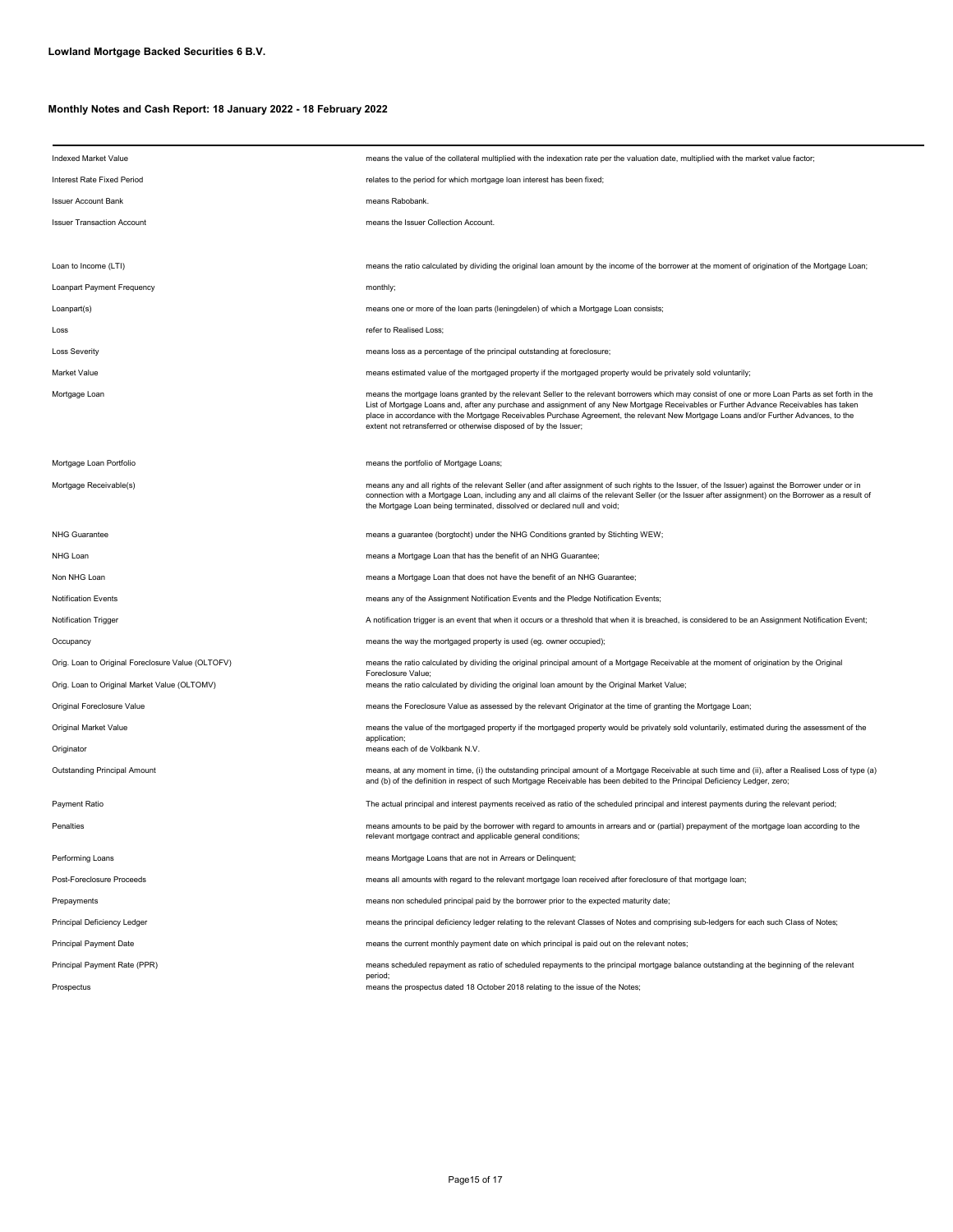#### Realised Losses "means, on any relevant Notes Calculation Date, the sum of

 (a) with respect to the Mortgage Receivables in respect of which the relevant Seller, the relevant Servicer on behalf of the Issuer, the Issuer or the Security Trustee has completed the foreclosure, such that there is no more collateral securing the Mortgage Receivable, in the immediately<br>preceding Notes Calculation Period, the amount by which (i) the aggregate Outstandi respect to the Savings Mortgage Receivables and Bank Savings Mortgage Receivables, the Participations, exceeds (ii) the amount of the Net<br>Foreclosure Proceeds applied to reduce the Outstanding Principal Amount of the Mortg Receivables and Bank Savings Mortgage Receivables, the Participations; and (b) with respect to the Mortgage Receivables sold by the Issuer in the immediately preceding Notes Calculation Period, the amount by which (i) the<br>aggregate Outstanding Principal Amount of such Mortgage Receivables, less, (c) with respect to the Mortgage Receivables in respect of which the Borrower has (x) successfully asserted set-off or defence to payments or (y)<br>repaid or prepaid any amount in the immediately preceding Notes Calculation Amount of such Mortgage Receivables less, with respect to Savings Mortgage Receivables and Bank Savings Mortgage Receivables, the<br>Participations, prior to such set-off or defence or repayment or prepayment exceeds (ii) the set-off or defence or repayment or prepayment having been made, unless, and to the extent, such amount is received from the relevant Seller or<br>otherwise in accordance with any item of the Available Principal Funds;<br>"

| Recoveries                        | refer to Post-Foreclosure-Proceeds;                                                                                                                                                                                    |  |  |  |
|-----------------------------------|------------------------------------------------------------------------------------------------------------------------------------------------------------------------------------------------------------------------|--|--|--|
| Redemption Priority of Payments   | means the priority of payments set out as such Clause 5.4 of the Trust Deed;                                                                                                                                           |  |  |  |
| Remaining Tenor                   | the length of time until the final maturity date of the mortgage loan expressed in years;                                                                                                                              |  |  |  |
| Replacements                      | N/A;                                                                                                                                                                                                                   |  |  |  |
| Replenishments                    | means any Portfolio Mortgage Loan which is sold and assigned by the Seller to the<br>Issuer pursuant to clause 6 and 11 of the Mortgage Receivables Purchase Agreement;                                                |  |  |  |
| Repossesions                      | refer to foreclosure;                                                                                                                                                                                                  |  |  |  |
| Reserve Account                   | $N/A$ ;                                                                                                                                                                                                                |  |  |  |
| Reserve Account Target Level      | N/A;                                                                                                                                                                                                                   |  |  |  |
| Revenue Priority of Payments      | means the priority of payments set out as such in section 5.2 (Priorities of Payments) of this Prospectus;                                                                                                             |  |  |  |
| Saving Deposits                   | means savings in a bank account, pledged to the mortgage lender, which are meant to repay the loan at maturity;                                                                                                        |  |  |  |
| Seasoning                         | means the difference between the loan start date and the current reporting period;                                                                                                                                     |  |  |  |
| Seller                            | means each of de Volksbank N.V.                                                                                                                                                                                        |  |  |  |
| Servicer                          | means each of de Volksbank N.V.                                                                                                                                                                                        |  |  |  |
| <b>Signing Date</b>               | means 18 October 2018 or such later date as may be agreed between the Issuer, the Seller and the Manager;                                                                                                              |  |  |  |
| Special Servicer                  | $N/A$ ;                                                                                                                                                                                                                |  |  |  |
| Subordinated Loan                 | N/A;                                                                                                                                                                                                                   |  |  |  |
| Swap Counterparty                 | N/A;                                                                                                                                                                                                                   |  |  |  |
| Swap Counterparty Default Payment | N/A;                                                                                                                                                                                                                   |  |  |  |
| Swap Notional Amount              | $N/A$ ;                                                                                                                                                                                                                |  |  |  |
| <b>Trust Deed</b>                 | means the trust deed entered into by, amongst others, the Issuer and the Security Trustee dated the Closing Date;                                                                                                      |  |  |  |
| Weighted Average Life             | means the expected average total number of years needed for the issuer to repay all principal, whereby the time between origination and each<br>repayment is weighted by the repayment amount;                         |  |  |  |
| Weighted Average Maturity         | means the expected average number of years between the reporting date and the maturity of each loan, whereby the time between the reporting<br>date and the maturity of each loan is weighted by the size of the loan; |  |  |  |
| WEW                               | Stichting Waarborgfonds Eigen Woning;                                                                                                                                                                                  |  |  |  |

WEW Claims means losses which are claimed with the WEW based on the NHG conditions;

Page16 of 17